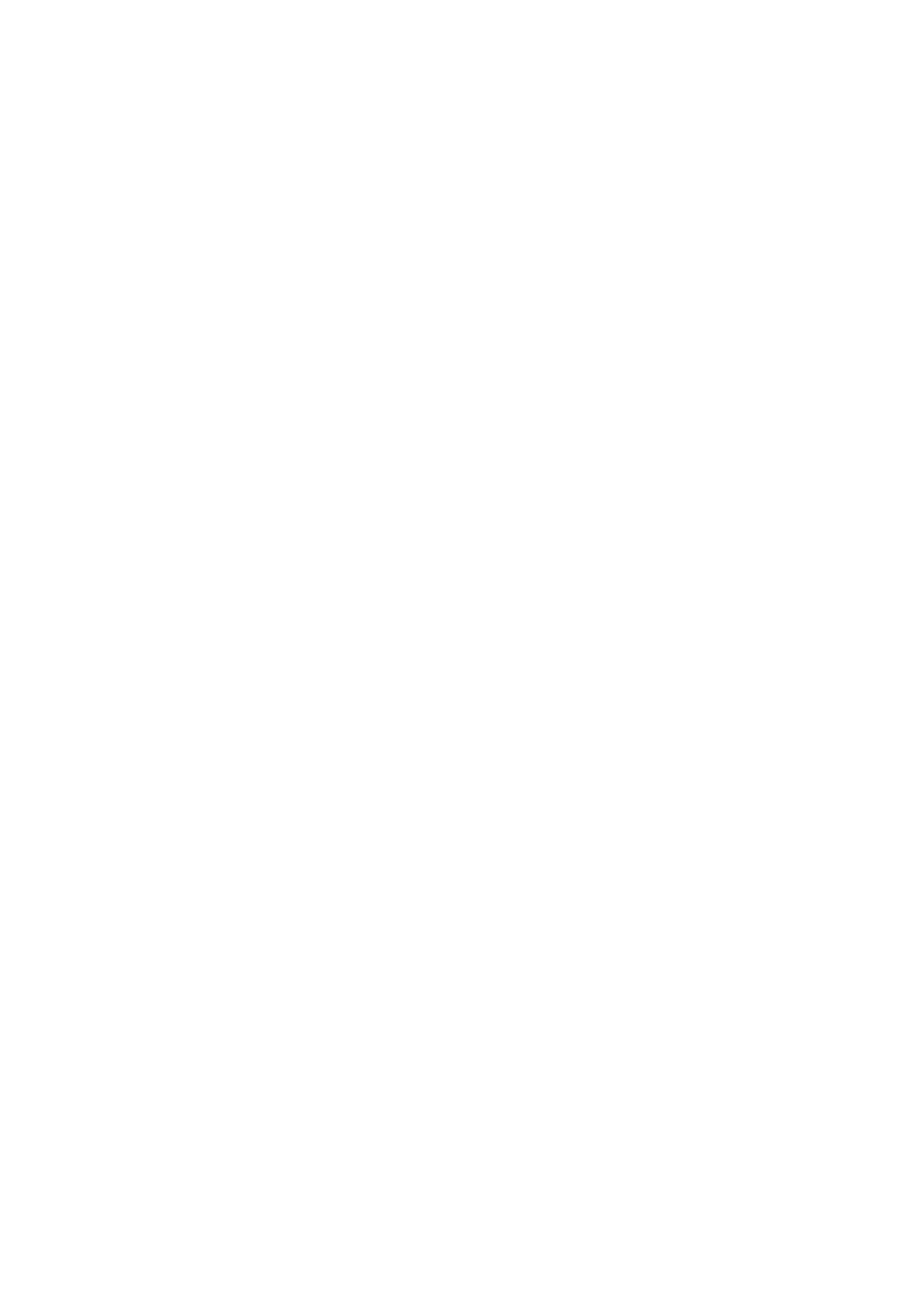## **Contents**

| $\vert$ 1       | <b>Introduction</b>                                                           | $6\phantom{1}6$ |
|-----------------|-------------------------------------------------------------------------------|-----------------|
|                 | 1.1 Supplementary Planning Documents                                          | $6\phantom{1}6$ |
|                 | 1.2 Planning and Wildlife Supplementary Planning Document                     | $6\phantom{1}6$ |
|                 | <b>1.3 Sustainability Appraisal</b>                                           | $\overline{7}$  |
| 2               | <b>Background information</b>                                                 | 10              |
|                 | <b>2.1 Policy Background</b>                                                  | 10              |
|                 | 2.2 Relevant Legislation                                                      | 10              |
|                 | 2.3 Worcestershire Biodiversity Action Plan                                   | 12              |
|                 | 2.4 Species Relevant to Wychavon District                                     | 13              |
|                 | 2.5 Habitats Relevant to Wychavon District                                    | 14              |
| 3               | <b>What To Look Out For</b>                                                   | 18              |
|                 | 3.1 Indicators for Potentially Valuable Habitats and Species                  | 18              |
|                 | 3.1.1 Indicators for the Potential Presence of some Protected and BAP Species | 18              |
|                 | 3.2 Brief Guidance On Surveys                                                 | 21              |
|                 | 3.3 Protecting Existing Wildlife                                              | 23              |
| $\vert 4 \vert$ | <b>Providing Benefits For Wildlife</b>                                        | 26              |
|                 | 4.1 Planting - Basic Principle                                                | 26              |
|                 | <b>4.2 Private Gardens</b>                                                    | 27              |
|                 | 4.3 Residential Layouts And Design                                            | 28              |
|                 | 4.4 Roads, Access Ways And Footpaths                                          | 29              |
|                 | <b>4.5 Pond Restoration And Design</b>                                        | 30              |
|                 | 4.6 Buildings                                                                 | 32              |
|                 | <b>4.7 Industrial Development</b>                                             | 33              |
|                 | <b>4.8 Sustainable Drainage Systems</b>                                       | 34              |
|                 | 4.9 Green Roofs                                                               | 35              |
| $\vert$ 1       | <b>Appendix 1 - List of Contacts</b>                                          | 1               |
| 2               | <b>Appendix 2 - Glossary</b>                                                  | 5               |
| ×.              | List of Tables                                                                |                 |
|                 | Table 2 - Guidance on survey times                                            | 22              |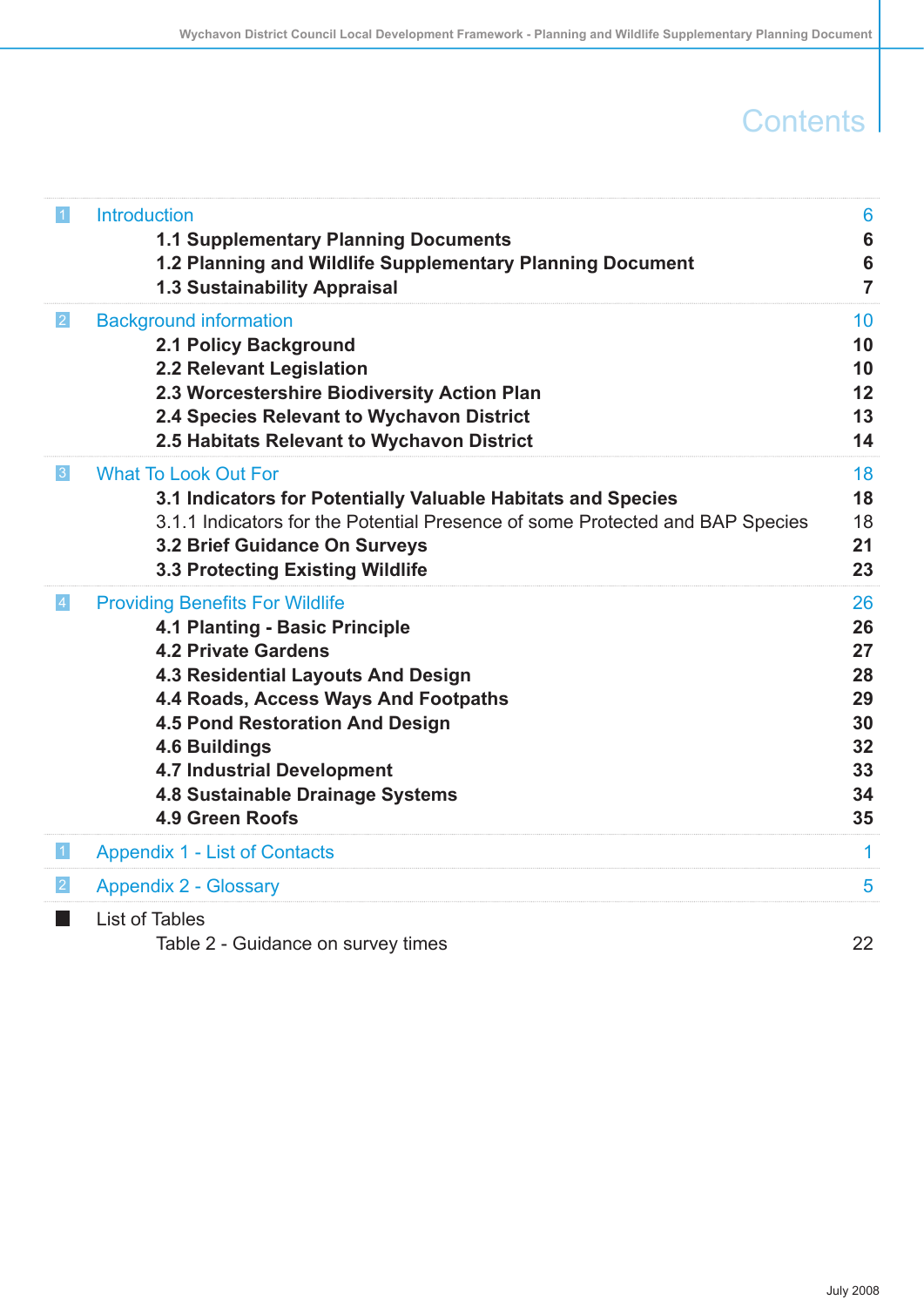## **Contents**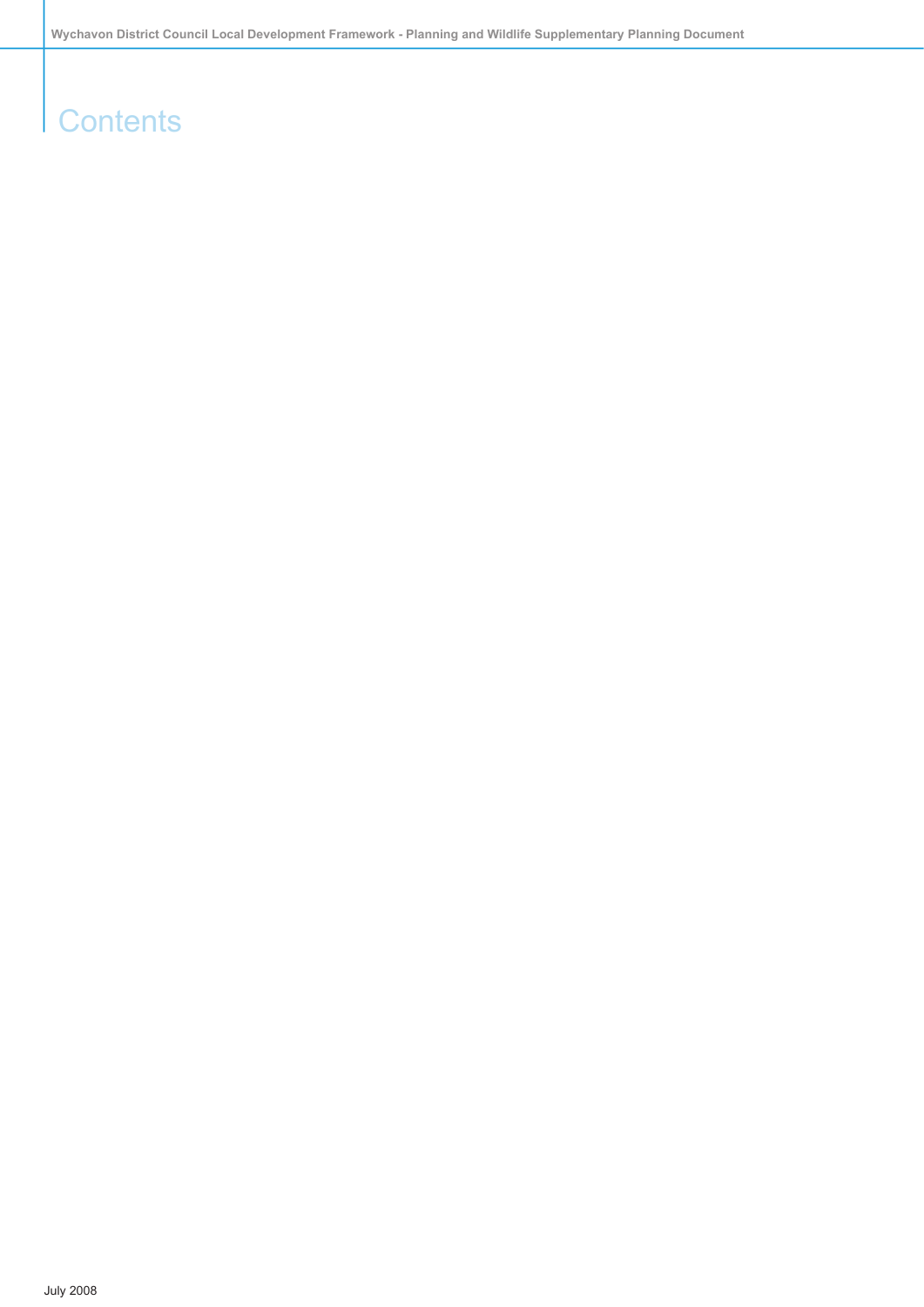



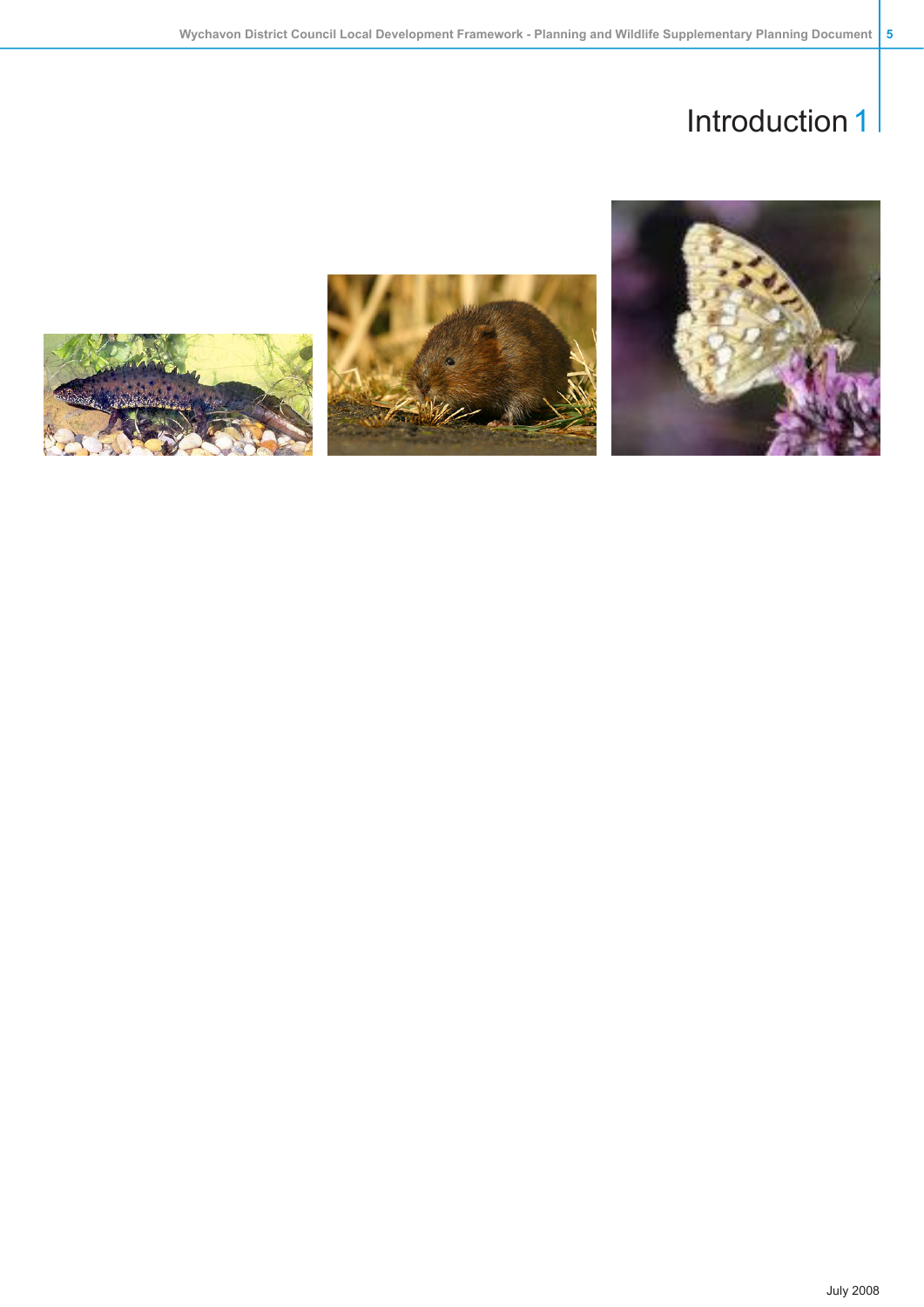<span id="page-5-0"></span>The government's Planning Policy Statement 9: Biodiversity and Geological Conservation (2005) has set new guidelines to ensure that the potential impacts of planning decisions on biodiversity are fully considered by regional and local planning bodies. Under these recommendations local authorities should take an integrated approach to planning for biodiversity and geodiversity when developing planning policy and ensure that local policies are consistent with the national, regional and local biodiversity priorities and objectives. Planning decisions should be based on up-to date information about the environmental characteristics of the area and should aim to maintain, and enhance, restore or add to biodiversity and geological interests. In 2006 the Government put further emphasis on biodiversity with the introduction of the Natural Environment and Rural Communities (NERC) Act, which creates a new statutory duty for all public authorities to conserve biodiversity.

### <span id="page-5-1"></span>**1.1 Supplementary Planning Documents**

**1.1.1** Supplementary Planning Documents are local planning policy documents designed to provide further explanation or amplification of specific policies in the Development Plan. They are a type of Local Development Document and form part of a Local Authority's Local Development Framework - the portfolios of planning documents that are gradually replacing Local Plans.

<span id="page-5-2"></span>**1.1.2** Supplementary Planning Documents cannot introduce new policies to the Development Plan or significantly alter any policies within it but they can be useful in emphasising certain policies and in providing further information to developers and interested parties on their implementation.

### **1.2 Planning and Wildlife Supplementary Planning Document**

**1.2.1** The main **objectives** of this document are:

- 1. To conserve, restore and enhance biological diversity within the district of Wychavon.
- 2. To provide guidance for developers, planners and members of the public on how to take account of and incorporate biodiversity issues into developments.
- 3. To protect and improve wildlife corridors and stepping stones.
- 4. To safeguard protected and priority species and habitats.
- 5. To promote the benefits of biodiversity.

**1.2.2** Issues relating to biodiversity can often be seen as an obstacle to development. If adequately considered from the earliest stages, development and nature conservation do not need to be in conflict with each other but can be planned in such a way that they can be of mutual benefit.

**1.2.3** The Royal Town Planning Institute has adopted a five-point approach as best practice when making planning decisions for biodiversity, as shown below. Applicants who are considering developing a site are advised to also use these points when putting together an application.

I. **Information** – Is more information about the site's biological resource needed? Is more information about the development and its potential effects needed? Is the significance of the effects clear? Is relevant internal or external expertise required?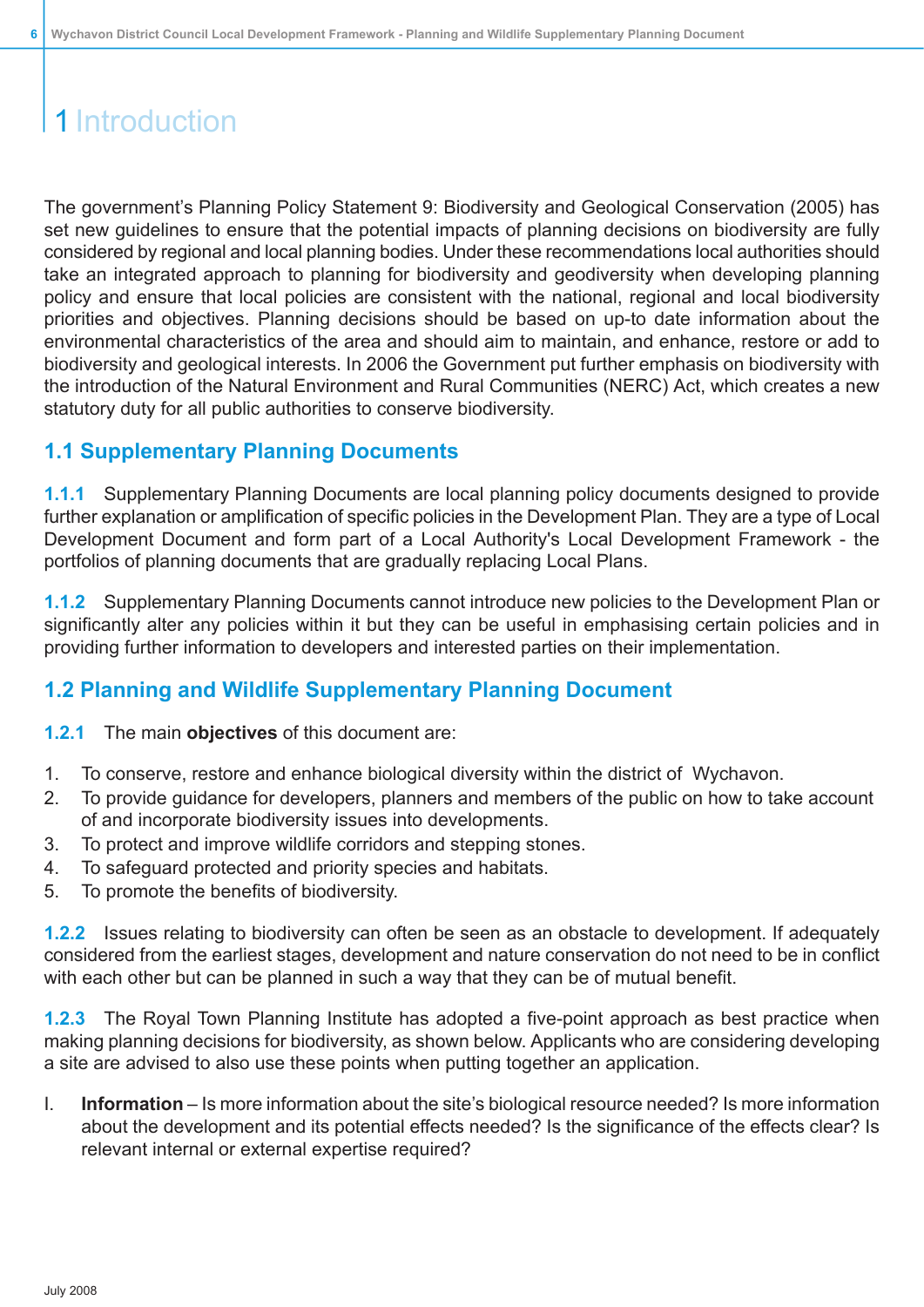- II. **Avoidance** have all the adverse effects on wildlife species and habitats been avoided wherever possible?
- III. **Mitigation** where adverse effects are unavoidable, have they been or can they be minimised by the use of mitigation measures that can be guaranteed by, for example, conditions or planning obligations?
- IV. **Compensation** where, despite mitigation, there will be residual adverse effects that cannot be reduced further, have they been or can they be compensated for by measures aimed at offsetting harm? Can the compensatory measures be guaranteed by conditions or planning obligations?
- V. **New Benefits** are there opportunities to provide new benefits for wildlife, for example by habitat creation or enhancement? Can these new benefits be guaranteed by planning obligations?

<span id="page-6-0"></span>**1.2.4** The Government's Planning Policy Statement 9 requires, as a key principle, that local authorities 'ensure that plan policies and planning decisions aim to maintain, and enhance, restore or add to biodiversity and geological conservation interests'. In effect this means that a planning proposal needs to demonstrate that it delivers no 'net loss' and seeks a 'net gain' of biodiversity wherever possible.

### **1.3 Sustainability Appraisal**

**1.3.1** It is government policy to promote and support progress towards sustainable development. The aim of sustainable development is to enable all people throughout the world to satisfy their basic needs and enjoy a better quality of life without compromising the quality of life for future generations. Achieving development that is sustainable is an integral part of the new planning system.

**1.3.2** Sustainability Appraisal is a method used for integrating social, environmental and economic issues into plans. A Sustainability Appraisal has been conducted on the Planning and Wildlife Supplementary Planning Document and a Sustainability Appraisal Report is appended to this document.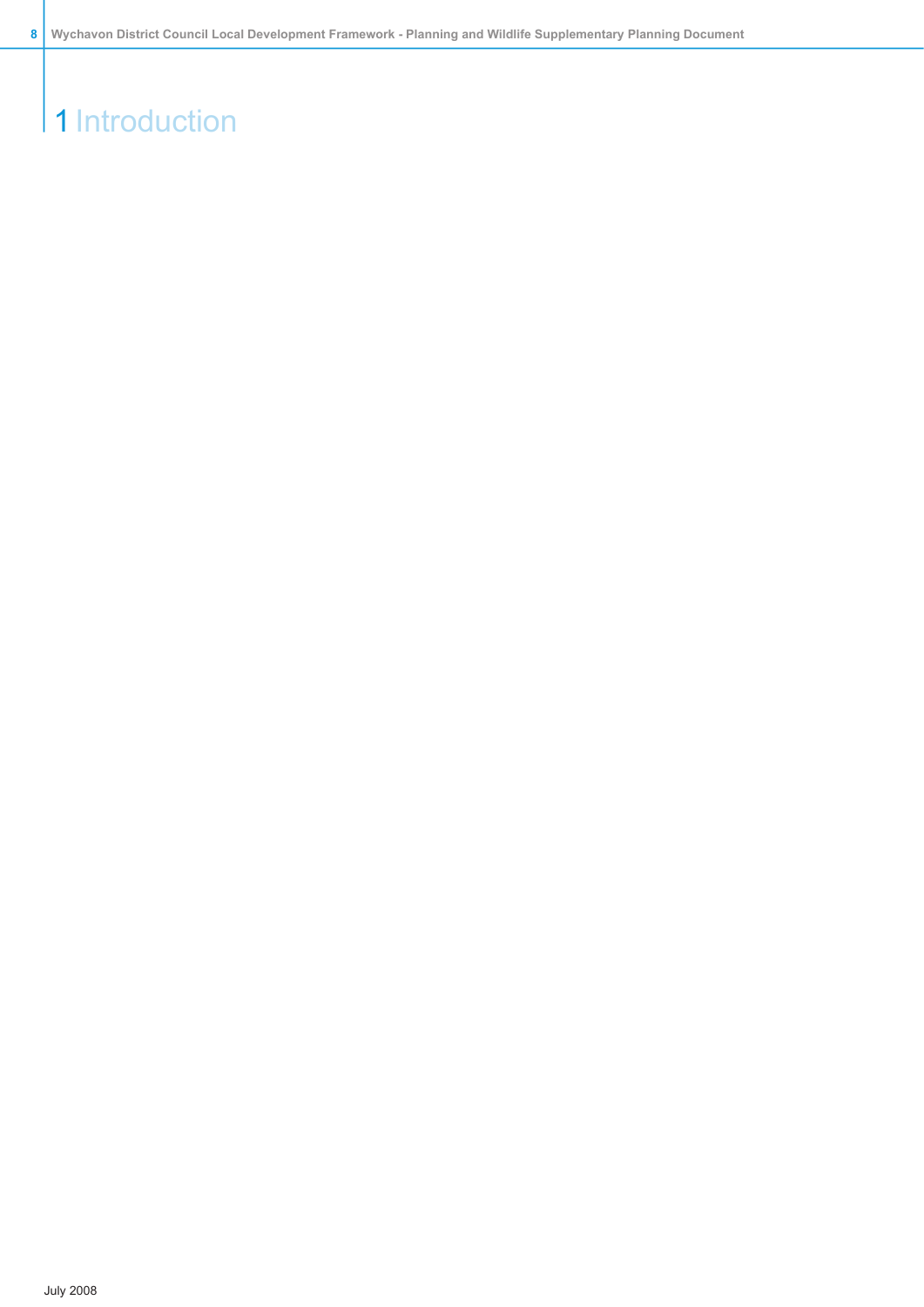



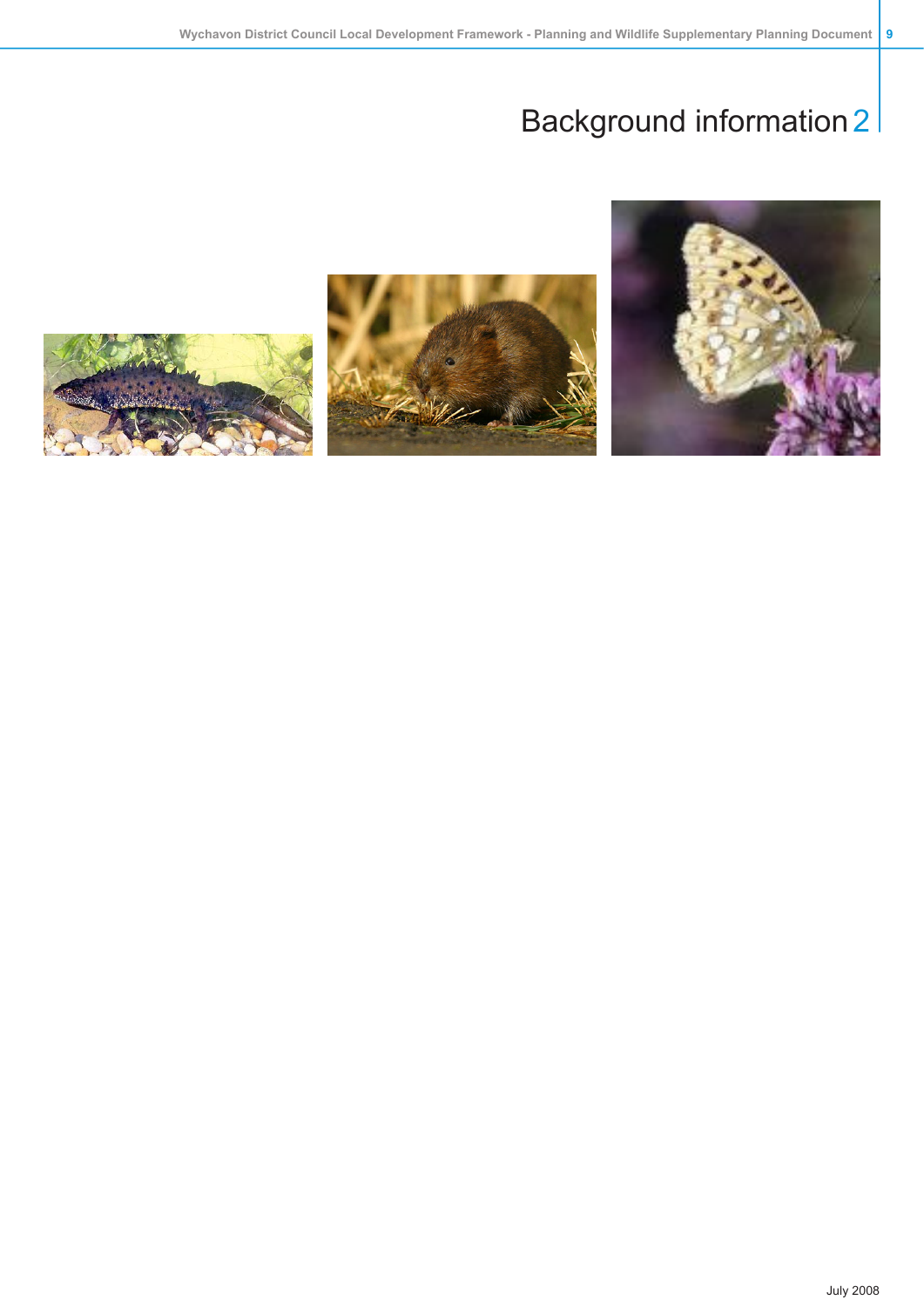### <span id="page-9-0"></span>**2.1 Policy Background**

**2.1.1** The importance of biodiversity is widely recognised in national, regional and local planning policy. Indeed, species are often protected by international and national law and habitats by international, national, regional and local designations. However, it is also important to recognise wider biodiversity that is not protected by statute or designation. It is the recognition and protection of this wider biodiversity in particular that the Planning and Wildlife Supplementary Planning Document seeks to address.

**2.1.2** Local Plan Policy ENV 7 emphasises that development proposals will be required to retain important ecological features, including natural habitat and features of nature conservation value in situ. Proposals which would have an adverse impact on the integrity of other habitats, species and features will only be permitted where:

- The reasons for the proposal outweigh the impact on the intrinsic nature conservation value of the  $\bullet$ habitat, species or feature.
- The Council is satisfied that there are no reasonable alternative sites or solutions to accommodate the development proposed; and
- Compensatory habitat provision or management is provided in appropriate circumstances. Developers will be required to prepare an ecological assessment on all proposals likely to affect important ecological sites.

**2.1.3** Developers would be required to prepare a professional assessment in all proposals that are likely to affect sites of ecological importance.

<span id="page-9-1"></span>**2.1.4** It should be noted that Local Plan policies ENV 2 (Cotswolds Area of Outstanding Natural Beauty (AONB)), ENV 5 (Sites of Regional or Local Wildlife Interest), ENV 6 (Protected Species) and ENV 8 (Protection of Hedgerows, Trees and Woodland) also assist in the protection of wider biodiversity.

### **2.2 Relevant Legislation**

**2.2.1** Wychavon District Council has a number of statutory responsibilities and discretionary powers, which can be used to further nature conservation. The basis of these responsibilities and powers are contained in the Town and Country Planning Act (1990), The National Parks and Access to the Countryside Act (1949) and the Wildlife and Countryside Act (1981). The Planning Policy Statement 9 covers the relationship between nature conservation and the planning process. This guidance looks for local authorities to take full account of nature conservation factors, both in formulating structure and local plans and in consideration of individual planning applications. The Countryside and Rights of Way (CRoW) Act 2000 introduced a new duty for local authorities (amongst others) to take reasonable steps to further the conservation and enhancement of features of SSSIs.

**2.2.2** The Natural Environment and Rural Communities (NERC) Act 2006 has reinforced Local Authorities` responsibilities in respect of biodiversity. Section 40 creates a new statutory duty for all Local Authorities to conserve biodiversity. It states that conserving biodiversity includes restoring or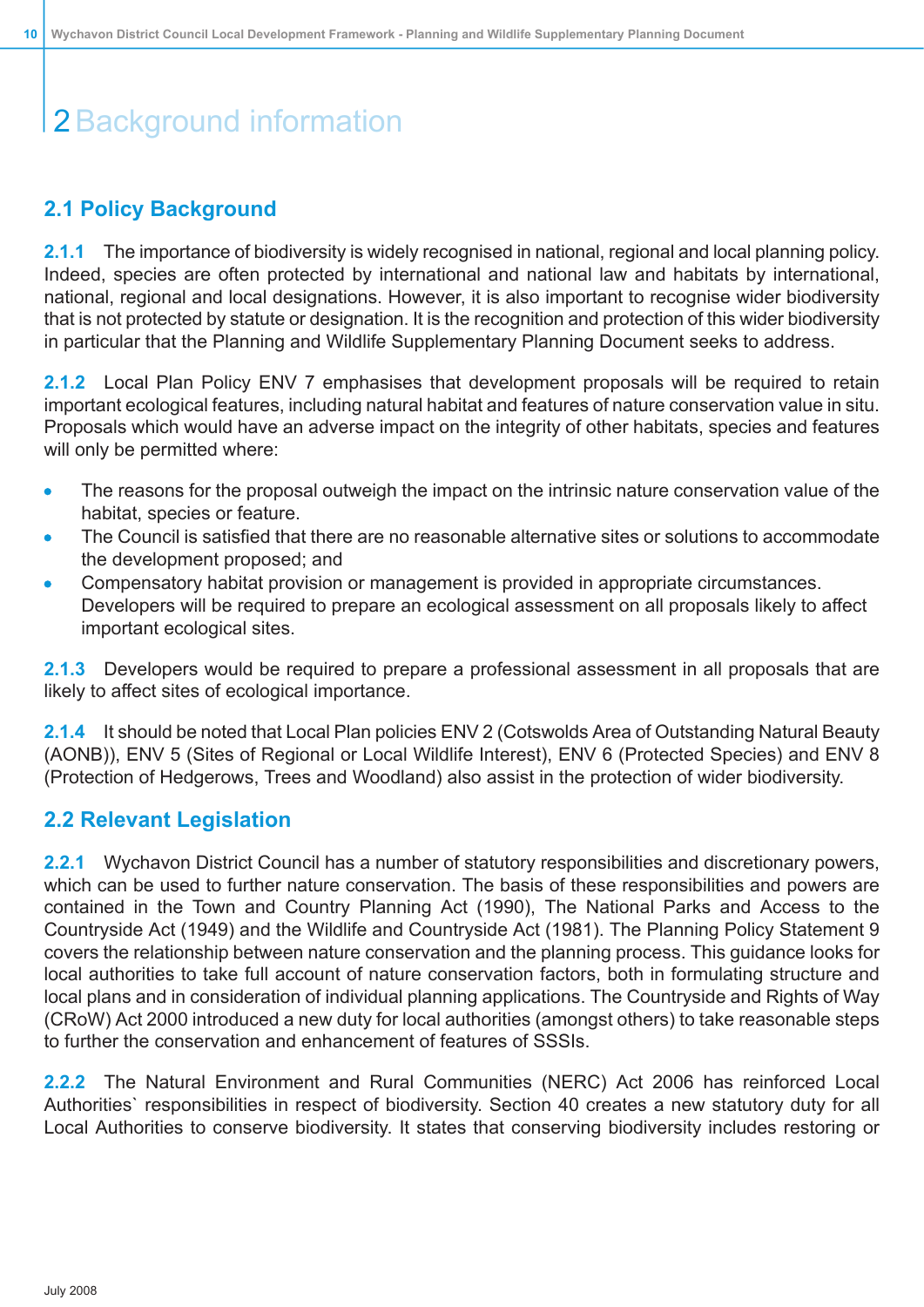enhancing a population or habitat. Section 41 requires an up-to-date 'List of habitats and species of principal importance for the conservation of biological diversity in England' to be published. This list, due to be published in 2008, is intended to guide future conservation action.

**2.2.3** Further to the legislative controls on planning, many species have 'protected' status and it is therefore illegal to carry out any action that may cause unnecessary harm or stress. Under the Habitats Regulations 1994, where European protected species may be affected, all local planning authorities should have "due regard" to the following tests:

that the application satisfies "the purpose of preserving public health or public safety or other imperative reasons of overriding public interest including those of a social or economic nature and beneficial consequences of primary importance for the environment" (Regulation 44(2)(e))

if minded to grant planning consent, that "there is no satisfactory alternative" (Regulation  $44(3)(a)$ )

and that "the action authorised will not be detrimental to the maintenance of the species concerned at a favourable conservation status in their natural range" (Regulation 44(3)(b))

**2.2.4** The Conservation (Natural Habitats, etc.) Regulations 1994 have recently been amended by the Conservation (Natural Habitats, etc.) (Amendment) Regulations 2007 to strengthen the protection of European Protected Species. Amongst others, this means that there is no longer a defence for damaging or destroying a breeding site or resting place of a European Protected Species. Please contact Natural England for further advice on relevant cases.

**2.2.5 Recent changes to the law mean that local councils cannot act on planning applications without being in possession of the relevant up-to-date wildlife information. Therefore in order for planning permission to be granted to a development it will often be necessary to carry out a wildlife survey to determine which species are present, how the impacts on them can be avoided, mitigated against or compensated for and what measures could be taken to enhance a population or habitat**.

**2.2.6** A brief overview of some of the protected species relevant to Wychavon District and their legal status is listed below:

**2.2.7 Great Crested Newts** – both the species and their habitat are fully protected by UK law (Schedule 5 of the Wildlife and Countryside Act 1981, Annex 4 of the Habitats and Species Directive). As great crested newts spend large parts of their life cycle on land, their habitats include not only ponds for breeding but also the terrestrial habitat where they feed, shelter, hibernate and migrate between ponds. Any works affecting this habitat require a license from Natural England and must be appropriately timed to tie in with the newts' annual breeding and hibernation cycle. Worcestershire is a national stronghold for this species and hosts a large proportion of the UK and European population.

**2.2.8 Bats** – All bat species and their roosts are protected by law, both national (Schedule 2 of the Conservation Regulations 1994 and the Wildlife and Countryside Act 1981, schedule 5) and international (The Bern Convention 1979, The EC Habitats Directive 1992, and The Bonn Convention 1980 including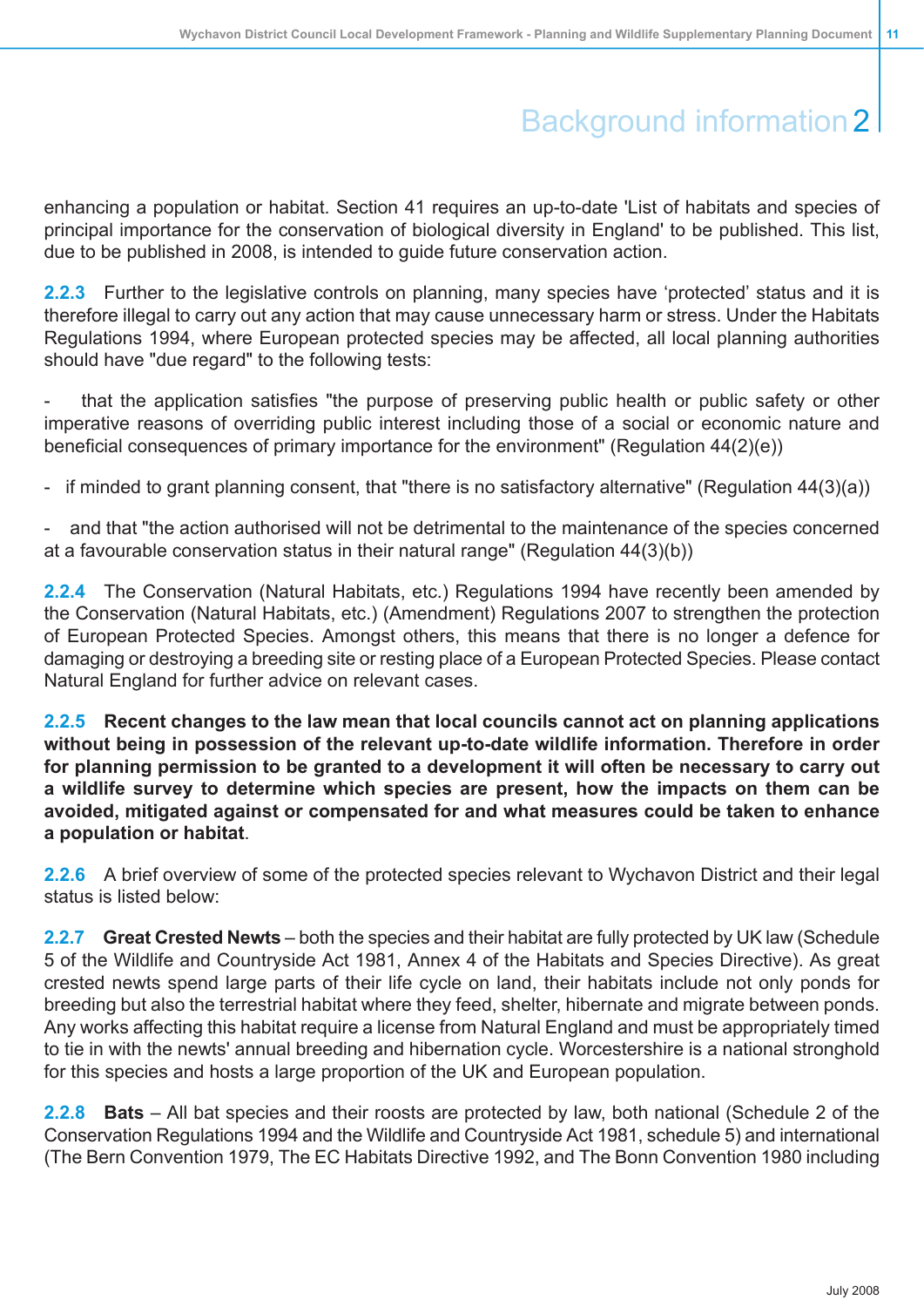the Agreement of the Conservation of Bats in Europe, 1994). It is therefore illegal to deliberately kill or injure a bat; disturb or damage a bat roost; or obstruct an entrance to a roost. Works likely to affect bat roosts may require a license from Natural England.

**2.2.9 Otters** - after serious declines in the 1970's otters are now slowly making a comeback. Thanks in part to the legislative controls they are now found on several watercourses in Worcestershire. Otters have full protection under The Wildlife and Countryside Act (1981), the subsequent Countryside and Rights of Way Act in 2000 and the Conservation (Natural Habitats, etc.) Regulations 1994. A license from Natural England is needed for any development that may impact upon Otter populations. All of Wychavon's rivers and tributaries now support the species.

#### **Slow worms and Grass snakes**

– these species are protected under the Wildlife and Countryside Act 1981 and the CRoW Act 2000.It is illegal to intentionally kill or injure them, or to take them from the wild or offer them for sale. Their habitats do not have the same protection but will be one of the considerations when assessing a planning proposal.

**2.2.10 Badgers** – badgers are protected under the terms of the Protection of Badgers Act 1992. This makes it illegal to kill, injure or disturb badgers, or damage and disturb their setts even if they have not been in use for some time. All work that may potentially have an impact on badger setts must be licensed by Natural England.

**2.2.11 Birds** – With a few exceptions all birds and their occupied nests are protected by law. It is an offence to kill or injure an individual or to take, damage or destroy the nest of any wild bird during the breeding season (either through wilful destruction or through reckless neglect by not checking for nests).

<span id="page-11-0"></span>**2.2.12** It must be noted that any breach of the above laws is likely to result in a significant fine or a custodial sentence.

**2.2.13** For further information on surveys please see section 3, "Brief Guidance on Surveys".

### **2.3 Worcestershire Biodiversity Action Plan**

**2.3.1** Following the 1992 Convention on Biological Diversity, signed by 153 nations including the UK, national, regional and local Biodiversity Action Plans (BAP's) have been compiled and put into practice. In 1999 the Worcestershire Biodiversity Action Plan was completed detailing the important habitats and species found within the county and what needed to be done to slow down and reverse the decline of many of these. An updated version of the Worcestershire BAP is currently being drawn up (see the Worcestershire Biodiversity Partnership`s website at worcestershire.whub.org.uk/home/wcc-bio-index.htm for further information on the current species and habitat action plans and the BAP review).

**2.3.2** The Worcestershire Biodiversity Partnership, an alliance of organisations with the common aim of achieving the targets set out in the Worcestershire Biodiversity Action Plan, was subsequently established. The partnership includes many organisations ranging from the non-governmental conservation charities such as The Worcestershire Wildlife Trust, the Worcestershire Biological Records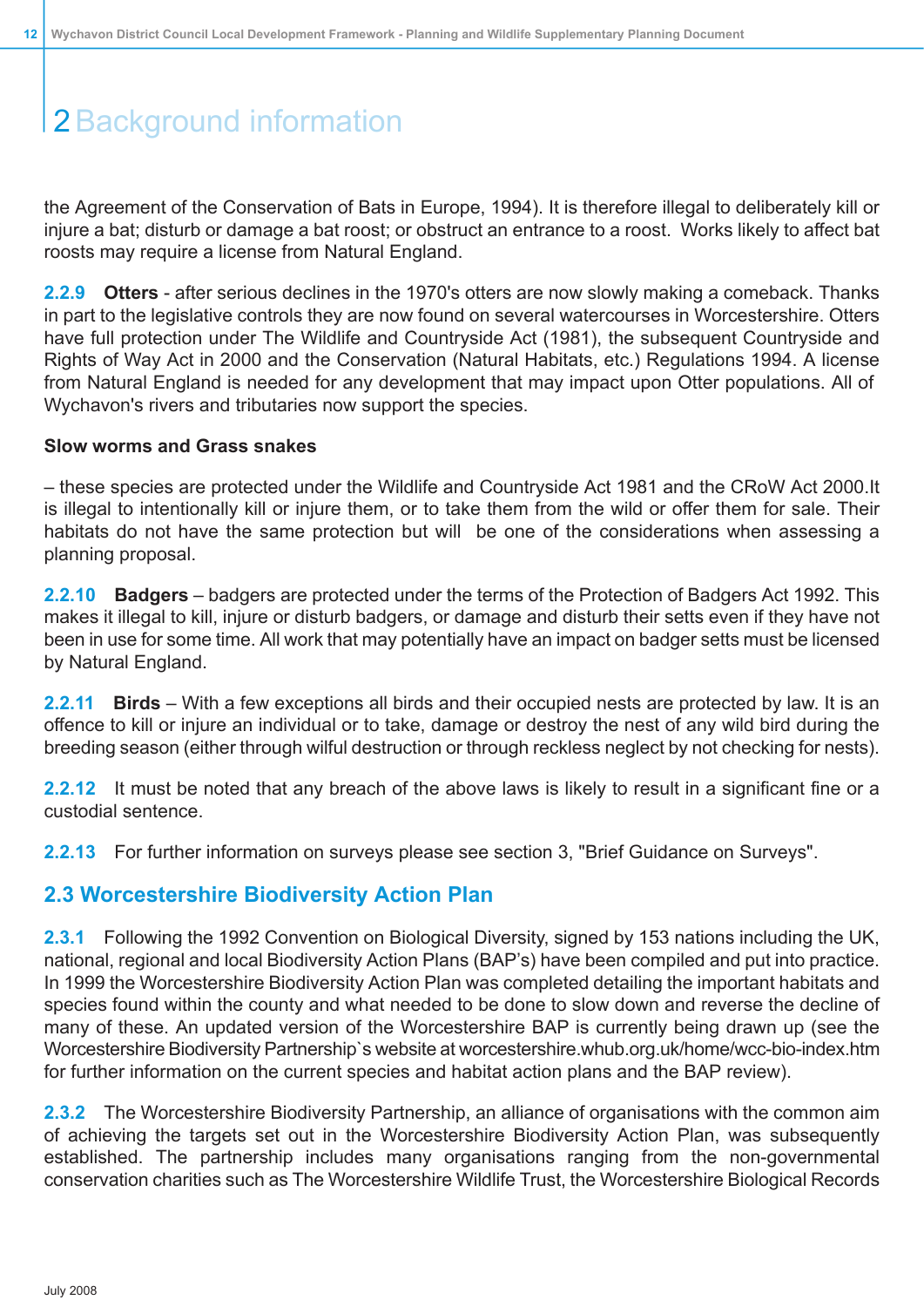Centre, The Farming and Wildlife Advisory Group and the Herefordshire and Worcestershire Earth Heritage Trust, to the County Council and local authorities such as Wychavon District Council and farming, land-owning and business interest groups. This partnership has continued to work towards the objectives set out for habitats and species, chosen because of their threatened status or because important national strongholds occur in Worcestershire, or both.

### <span id="page-12-0"></span>**2.4 Species Relevant to Wychavon District**

**2.4.1** Many of the important nationally and regionally rare species that have been highlighted within the Worcestershire Biodiversity Action Plan can be found here in Wychavon. The important BAP species found within the district are shown below:

- **Otter** also a priority UK BAP species.  $\bullet$
- **Bats** Records of priority UK BAP species Barbastelle, Bechstein's, Noctule, Soprano Pipistrelle, Brown long-eared and Lesser horseshoe as well as other bat species have been found in **Worcestershire**
- **Water Vole** The water vole is a priority UK BAP species which is fast declining in numbers. It is now almost only found in the streams and on the canal around Bromsgrove and is therefore most likely to be encountered in the north-western part of Wychavon District.
- **Nightingale** The nightingale is an Amber List species within the UK Red Data Book of Birds. It has undergone a severe decline in numbers nationally to the extent that breeding in Worcestershire can no longer be confirmed. Several of the sites that have held singing males on an annual basis over the last few years are within Wychavon District.
- **Slow Worm** also a priority UK BAP species, often found on allotments and land which is under development pressure.
- **Great Crested-Newt** also a priority UK BAP species.
- **Brown Hairstreak Butterfly** This butterfly is a flagship for Wychavon´s biodiversity. It was once fairly widespread in England and Wales but has seriously declined nationally due to the loss of woodlands and hedgerows and the widespread practice of annual flailing of hedgerows. Worcestershire is the only county in the West Midlands with a known population of the butterfly, found throughout the former Forest of Feckenham.
- **Club-Tailed Dragonfly** Regarded as Nationally Scarce in Britain. Worcestershire has about 19% of the national reserve, making it possibly the most important county in the UK for the species. Both the River Avon and the River Severn hold good populations.
- **Violet Click Beetl**e This beetle is classed as Endangered in the UK Red Data Book and a priority UK BAP species. Bredon Hill was designated a Special Area of Conservation in 2005 because of the presence of the beetle. It is known from only two other sites in the UK.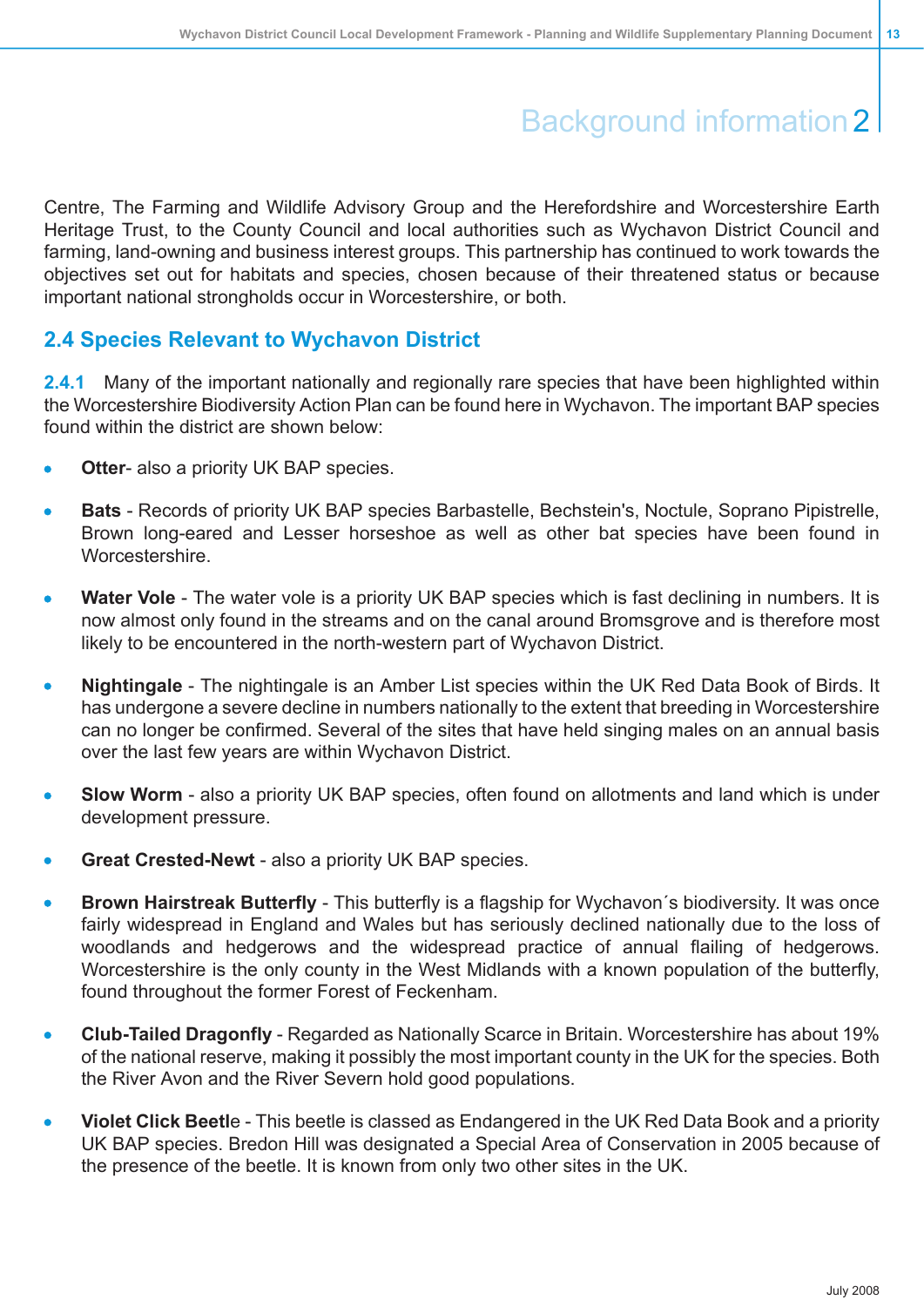- **Black Poplar** Once a characteristic feature of lowland river valleys, it is now one of our rarest  $\bullet$ trees. It would have been found along the river Severn and its tributaries but has now almost disappeared from its former range.
- $\bullet$ **Noble Chafer** - Classified as Vulnerable in the Red Data Book of Insects and a priority UK BAP species. Worcestershire is a particular stronghold for the species in this part of the country and has been found in traditional orchard trees around Wychavon.
- **Farmland Birds** Breeding bird populations are declining steadily and all the farmland birds included in the revised Worcestershire BAP (except for barn owls) are now priority UK BAP species. The Worcestershire BAP species are skylark, linnet, tree sparrow, corn bunting, lapwing, grey partridge, yellowhammer, reed bunting and barn owl.

**2.4.2** As well as the species above which are included within the Biodiversity Action Plan for Worcestershire, the county's wildlife in general is facing continued and accelerating habitat degradation and species loss. The County's Red Data Book noted that many species have shown dramatic levels of decline within the Wychavon area over the last few decades. These include hedgehogs, stoats, weasels, harvest mouse, palmate newt, bullfinch, spotted flycatcher, and a number of invertebrates such as pond snails. These declines are of great concern and positive action needs to be taken to secure the long-term survival of these species within the Wychavon area.

<span id="page-13-0"></span>**2.4.3** However, by definition, biodiversity is not just about the rare and endangered species, it is about all the species that exist around us, all of whom are essential to a healthy fully-functioning natural environment. An awareness of the needs of all wildlife is therefore necessary when attempting to plan effectively for biodiversity. Background data and contextual information on the local area can be obtained from the Worcestershire Biological Records Centre.

### **2.5 Habitats Relevant to Wychavon District**

**2.5.1** Alongside important species, the Worcestershire Biodiversity action plan also highlights important habitats that need conserving. Many of these are found within the Wychavon District, including areas that are not contained within particularly designated areas.

A sample list of the Biodiversity Action Plan habitats within Wychavon is shown below:

Table 1

| <b>Habitat</b>  | <b>Examples in Wychavon</b>                                                                       |
|-----------------|---------------------------------------------------------------------------------------------------|
| Arable          | Kemerton Estate, Bredon Hill, Lime rich soils around Pebworth and<br>fields at Naunton Beauchamp. |
| <b>Orchards</b> | Old plum orchards between Wood Norton and Birlingham.<br><b>Cleeve Prior Community Orchard</b>    |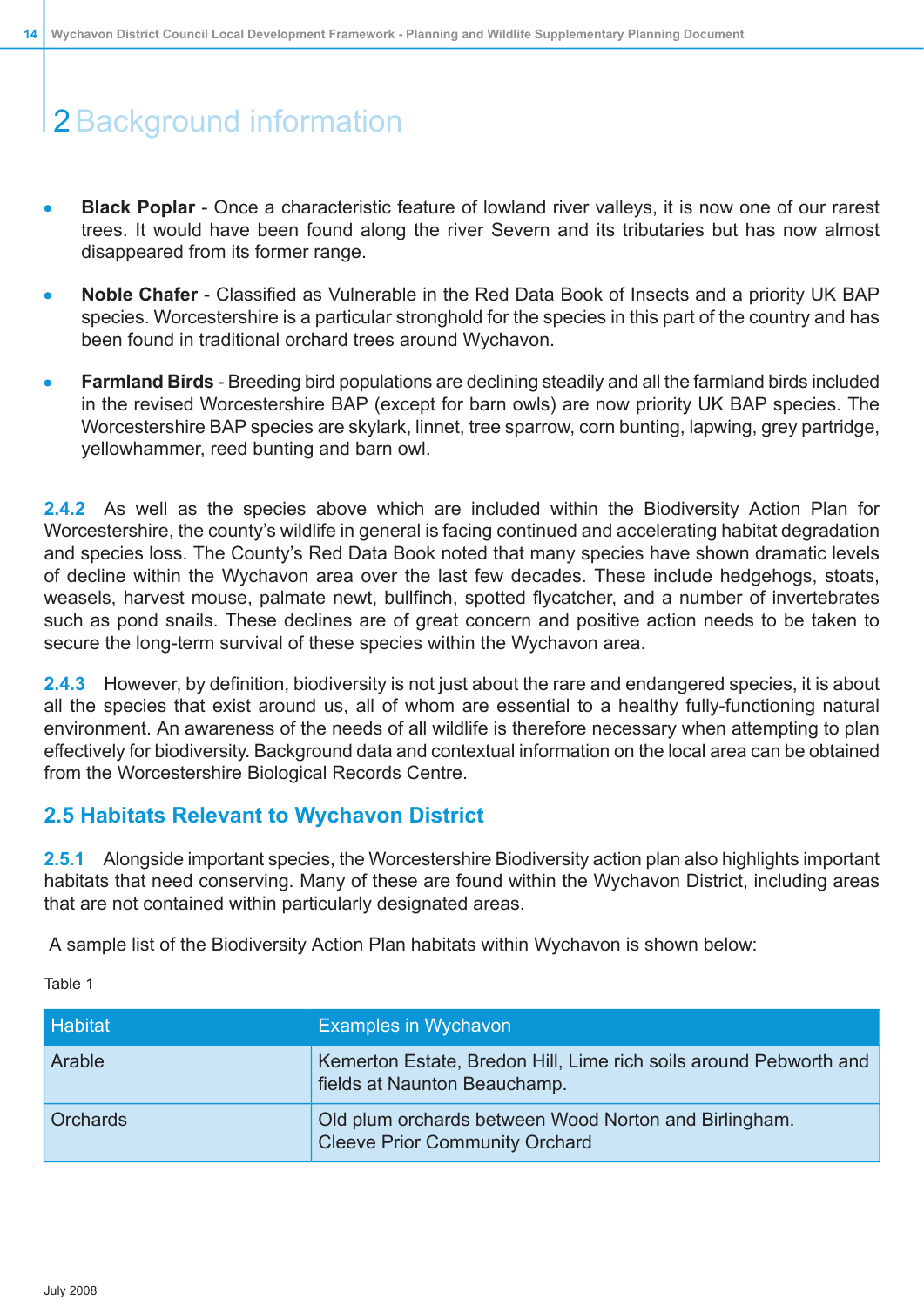| <b>Habitat</b>                                          | <b>Examples in Wychavon</b>                                                                                                                                                                                                                                              |
|---------------------------------------------------------|--------------------------------------------------------------------------------------------------------------------------------------------------------------------------------------------------------------------------------------------------------------------------|
| <b>Hedgerows</b>                                        | Blackthorn hedgerows around Grafton, Roundhill and Trench<br>$\bullet$<br>Woods important for Brown Hairstreak butterflies.<br>Old field hedges in the central region of Worcestershire lying<br>$\bullet$<br>within the triangle of Worcester, Droitwich and Inkberrow. |
| Scrub                                                   | Scrub mosaic on Bredon Hill.<br>$\bullet$<br>Ashton Scarp & Conderton Hill Old Quarries SWSs<br>$\bullet$<br>Blackthorn scrub at Grafton, Roundhill and Rabbit Woods<br>$\bullet$<br>important for Brown Hairstreak butterflies.                                         |
| Woodland                                                | Trench, Grafton & Tiddesley Woods (SSSI's)                                                                                                                                                                                                                               |
| <b>Lowland Wood Pasture and</b><br><b>Veteran Trees</b> | <b>Pipershill Common SWS</b><br>$\bullet$<br><b>Spetchley Deer Park SWS</b><br>$\bullet$<br>The Park and Pendril's Grove SWS<br>$\bullet$<br>Bredon Hill NNR/SAC/SSSI, in particular Elmley Deer Park (home<br>$\bullet$<br>of the Violet Click Beetle)                  |
| <b>Wet Woodland</b>                                     | Harvington Carr and Highstank Pool SWSs                                                                                                                                                                                                                                  |
| <b>Reedbeds</b>                                         | <b>Droitwich Canal and Oakley Pool SWSs</b><br><b>Gwen Finch Nature Reserve</b>                                                                                                                                                                                          |
| Fen and Marsh                                           | <b>Stakumford Marsh SWS</b>                                                                                                                                                                                                                                              |
| <b>Lowland Wet Grassland</b>                            | <b>Lower Avon Valley SWS</b><br>$\bullet$<br>Fields on the north bank of the Avon opposite Eckington Bridge<br>$\bullet$<br>picnic site (part of the River Avon SWS)                                                                                                     |
| <b>Neutral Grassland</b>                                | Salt Meadow, Eades Meadow and Foster's Green Meadow<br>$\bullet$<br><b>SSSI's</b><br>Earls Common SWS<br>$\bullet$                                                                                                                                                       |
| <b>Calcareous Grassland</b>                             | <b>Windmill Hill SSSI</b><br>$\bullet$<br><b>Westward Meadow SWS</b><br>$\bullet$<br>On the Cotswold Escarpment around Broadway<br>$\bullet$                                                                                                                             |
| <b>Acid Grassland</b>                                   | Hartlebury Common LNR & SWS                                                                                                                                                                                                                                              |
| <b>Lowland Heathland</b>                                | Hartlebury Common LNR & SWS                                                                                                                                                                                                                                              |
| <b>Road Verges</b>                                      | Craycombe and Haselor Road Verge SWSs<br>$\bullet$<br>Bickmarsh, Buckle Street Road Verge SWS<br>$\bullet$                                                                                                                                                               |
| Urban (Villages and Towns)                              | River Salwarpe and Droitwich wildlife corridor through the town.                                                                                                                                                                                                         |
| Canals                                                  | Worcester/Birmingham Canal                                                                                                                                                                                                                                               |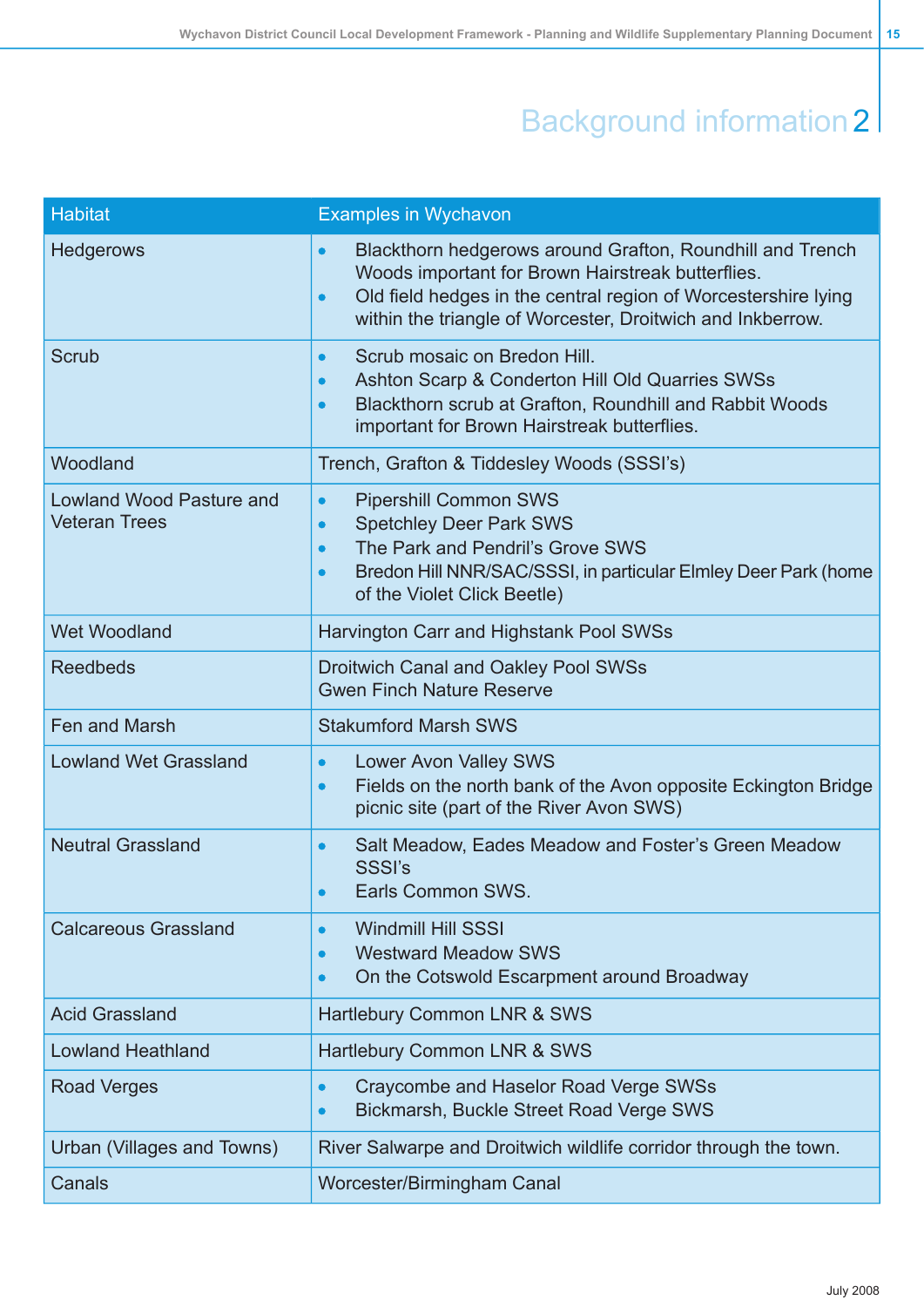| Habitat                   | <b>Examples in Wychavon</b>                                                                                                                      |  |  |  |  |  |  |
|---------------------------|--------------------------------------------------------------------------------------------------------------------------------------------------|--|--|--|--|--|--|
| <b>Ponds and Lakes</b>    | Westwood Great Pool and Upton Warren SSSI's<br>$\bullet$<br>Pirton Pool & Crowle Village Pond SWSs<br>$\bullet$                                  |  |  |  |  |  |  |
| <b>Rivers and Streams</b> | Severn, Avon and Salwarpe Rivers, Piddle and Whitsun Brooks<br>$\bullet$<br><b>SWSs</b><br>Bow, Shell, Swans and Seeley Brooks SWS.<br>$\bullet$ |  |  |  |  |  |  |

**2.5.2** Wychavon District features numerous locally important sites that are considered to be of substantive nature conservation value. These include Local Nature Reserves and a number of non-statutory sites known as Special Wildlife Sites identified by the Special Wildlife Site Partnership led by the Worcestershire Wildlife Trust. These sites include a range of semi-natural habitats incorporating species and habitats that are regionally/ locally significant, scarce or rare. They are important in their own right and for their contribution in providing links to statutorily protected sites.

**2.5.3** There are also many Sites of Special Scientific Interest (SSSI), nationally designated by Natural England, within Wychavon. Bredon Hill, designated as a 'Special Area of Conservation', is of significant international importance and therefore requires the greatest degree of protection. (see Wychavon District Local Plan, 2006, for a list of sites and the relevant policies.)

**2.5.4** A number of sites listed in Table 1 are within Historic Parks and Gardens. Many Historic Parks and Gardens have considerable nature conservation value, often supporting a wide variety of habitats, such as unimproved grasslands, lowland wood pasture, veteran trees, ponds etc. They act as vital wildlife corridors or "stepping stones", essential for the migration, dispersal and genetic exchange of species. Further information can be found in the "Wychavon District Historic Parks and Gardens Supplementary Planning Document".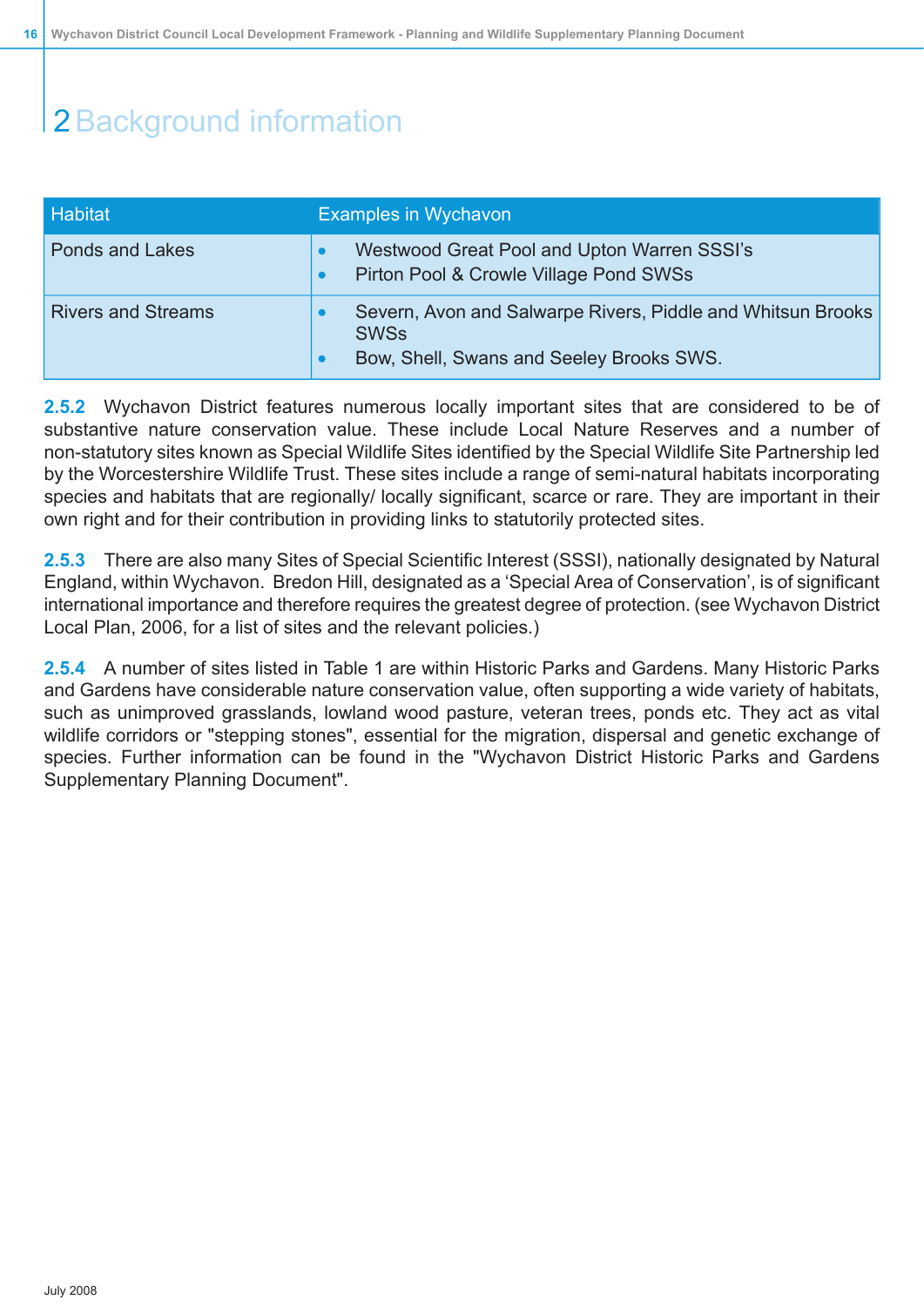



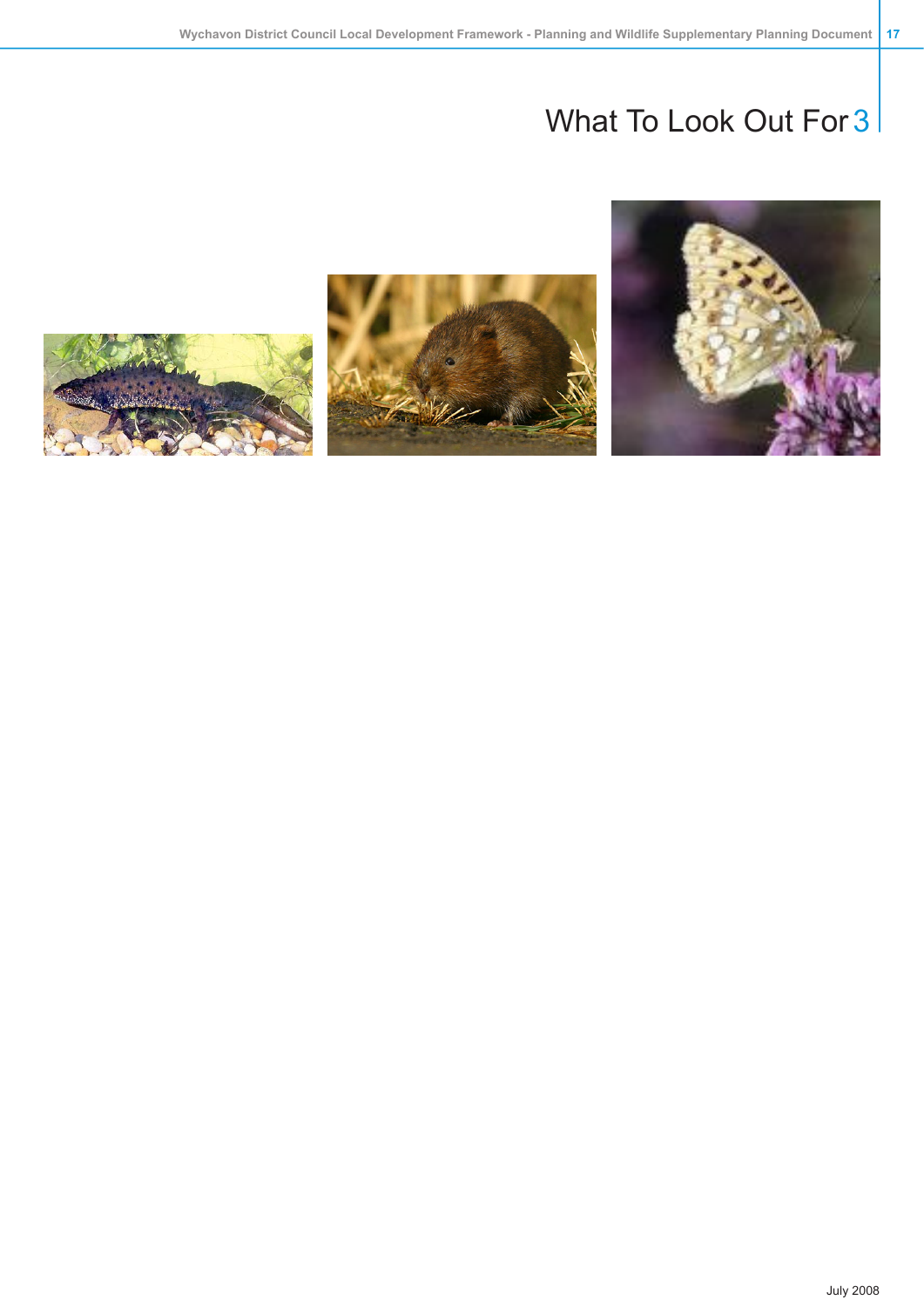### <span id="page-17-0"></span>**3.1 Indicators for Potentially Valuable Habitats and Species**

**3.1.1** A number of the important wildlife sites within Wychavon have already received designations, internationally, nationally or locally, in the form of Special Areas of Conservation (SAC), Sites of Special Scientific Interest (SSSI) or Special Wildlife Sites (SWS) (currently under review). Development within these sites will be subject to the most stringent planning controls. However, this does not mean that development outside of these areas is unlikely to impact upon biodiversity, and sites adjacent to and in between existing designated sites can be vital to the long-term future of many of our important species and habitats.

**3.1.2** Its size, quality and location within the wider landscape largely determine the value of any particular habitat. The extent to which the habitat aids connectivity within the landscape is also vitally important. The larger the site the more species it is likely to contain, and therefore its conservation value is likely to be more significant. However, the importance of the habitat for biodiversity may not be determined by the habitat area simply within the proposed development site, as the habitat may form an important part of the wider ecosystem that exists beyond the property. Sites that exist within close proximity to other large areas of important or protected habitat are more likely to contain important species than sites that are more isolated.

**3.1.3** Many species rely on man-made structures as well as natural habitats during their life cycles. Bats, for example use structures such as barns for roosting and foraging, whilst piles of logs or rubble can provide an important shelter for great-crested newts. Brownfield sites can be an important haven for rare and declining invertebrates that have been lost from the wider countryside. Low nutrient (often newly exposed) or contaminated soils with sparse vegetation often associated with industrial activity such as quarrying and new road development, is very important for rare invertebrates incl. butterflies and moths.

<span id="page-17-1"></span>**3.1.4** The occurrence of important and rare species is often an excellent indicator of a valuable habitat. Many species have highly specific habitat requirements and are therefore absent from any areas that are in sub-optimal condition. In order to determine just how valuable a site is for biodiversity it is likely that a professional ecological survey will need to be carried out to determine exactly what habitat, and which species (including protected species) are found at the site.

### **3.1.1 Indicators for the Potential Presence of some Protected and BAP Species**

**3.1.1.1 Great Crested Newts** – although widely associated with ponds, great-crested newts spend the majority of the year (October-March) in terrestrial habitats.

#### **Look out for:**

- Areas of grassland, scrub, bare soil, hedgerow and rubble adjacent to or within 250m radius of an existing pond.
- Ponds without fish. Fish and newts tend not to co-exist within larger ponds.
- Medium sized ponds with good marginal vegetation and some open water, which are surrounded by short rough grassland and contain refuges such as logs or rubble close by.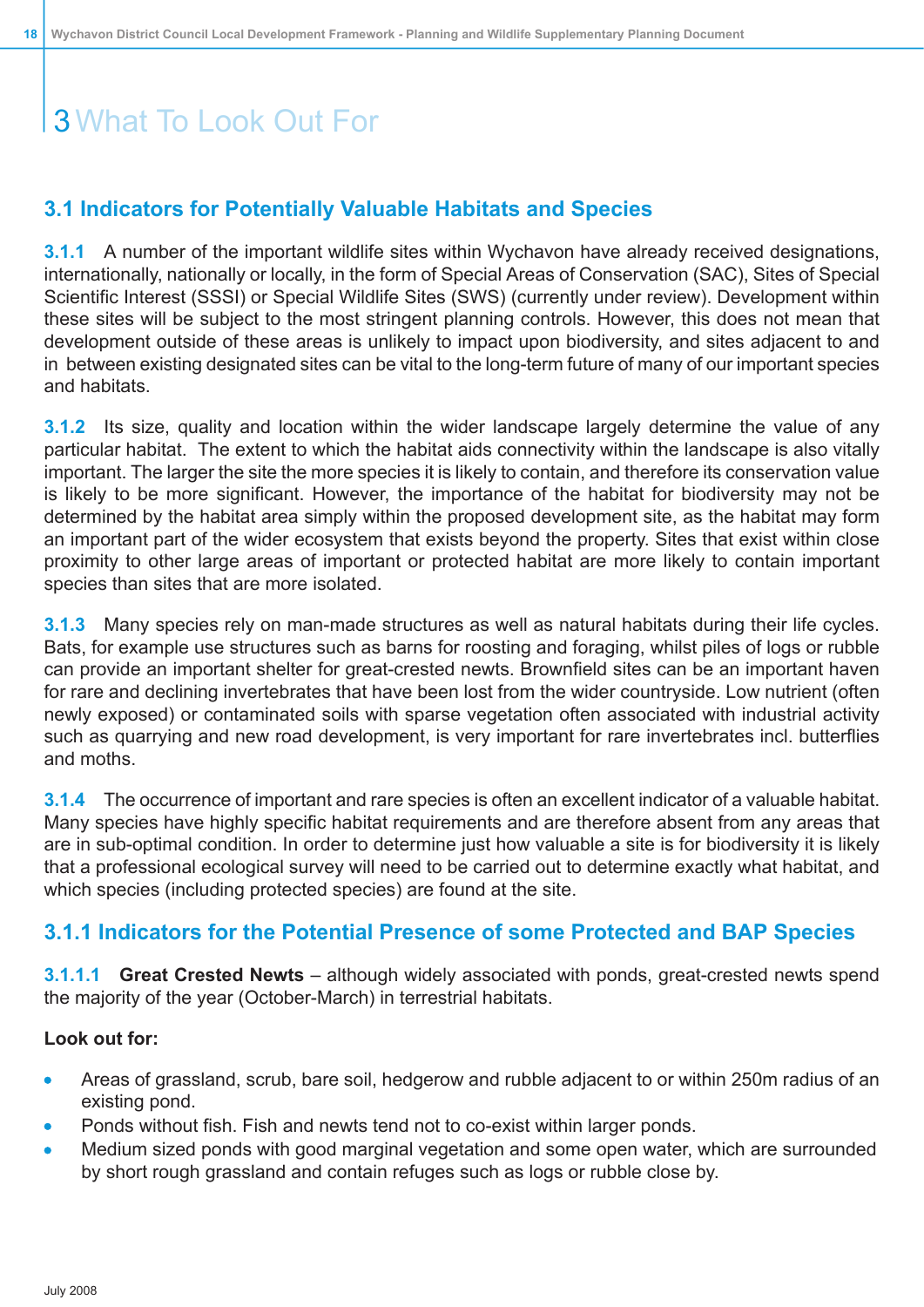- Other ponds within the area.
- For more information about how to identify great-crested newts and where they are located please visit: <http://www.froglife.org>

**3.1.1.2 Bats** – All bats require a combination of suitable winter and summer roosts along with sufficient feeding and commuting habitat nearby.

### **Look out for:**

- Trees with holes, cracks, cavities and heavy ivy cover.
- Old and Veteran trees.
- Brick and stone farmhouses and barns with exposed beams.
- Buildings with weather boarding and/or hanging tiles near woodland and/or water.
- Small voids in modern houses, large lofts in old barns, gable ends on pre-1914 buildings.
- Tunnels, cellars, underground structures and bridge structures.
- Hedgerows, woodland edges, open grassland and waterways. These are important features for the feeding and movement of bats. Bats can even rely on man-made structures as navigational aids.
- Roosts may only be used for part of the year but are all vitally important for the survival of the species. Bats will often return to the same roost each year, so just because they are not there now doesn't mean they won't return!
- Occurrence of small droppings and moth wings below roof spaces, beams and/or openings.
- If you would like further information on bats and where they are likely to be found please visit the Bat Conservation Trust website at: <http://www.bats.org.uk>

**3.1.1.3 Otters** - Otters have made a considerable comeback after their serious declines in the 1970's and now may be seen occasionally on the River Avon.

- Otters are known to travel on most of the watercourses within Wychavon District. It is therefore advisable to assume that virtually all watercourses, even small brooks and feeders, may be used by the animal, whether as a corridor or a feeding or resting place.
- Otters are notoriously difficult to spot and favour sites that offer shelter and camouflage on the banks of rivers, for example where woodland or scrub species exist up to the water's edge.
- They also use off-stream features such as dry scrub and reedbeds as resting places, even if they are not directly connected to the watercourse. In the right circumstances otters can move significant distances overland.
- It may be possible to see field signs such as spraint or a footprint.

**3.1.1.4 Water Voles** - The water vole is found mainly along the banks of slow moving water courses, such as ditches, streams and rivers with a variety of grass and herb species.

#### **Look out for:**

Places with ample waterside plant growth and native emergent vegetation with little or no shade from trees and shrubs.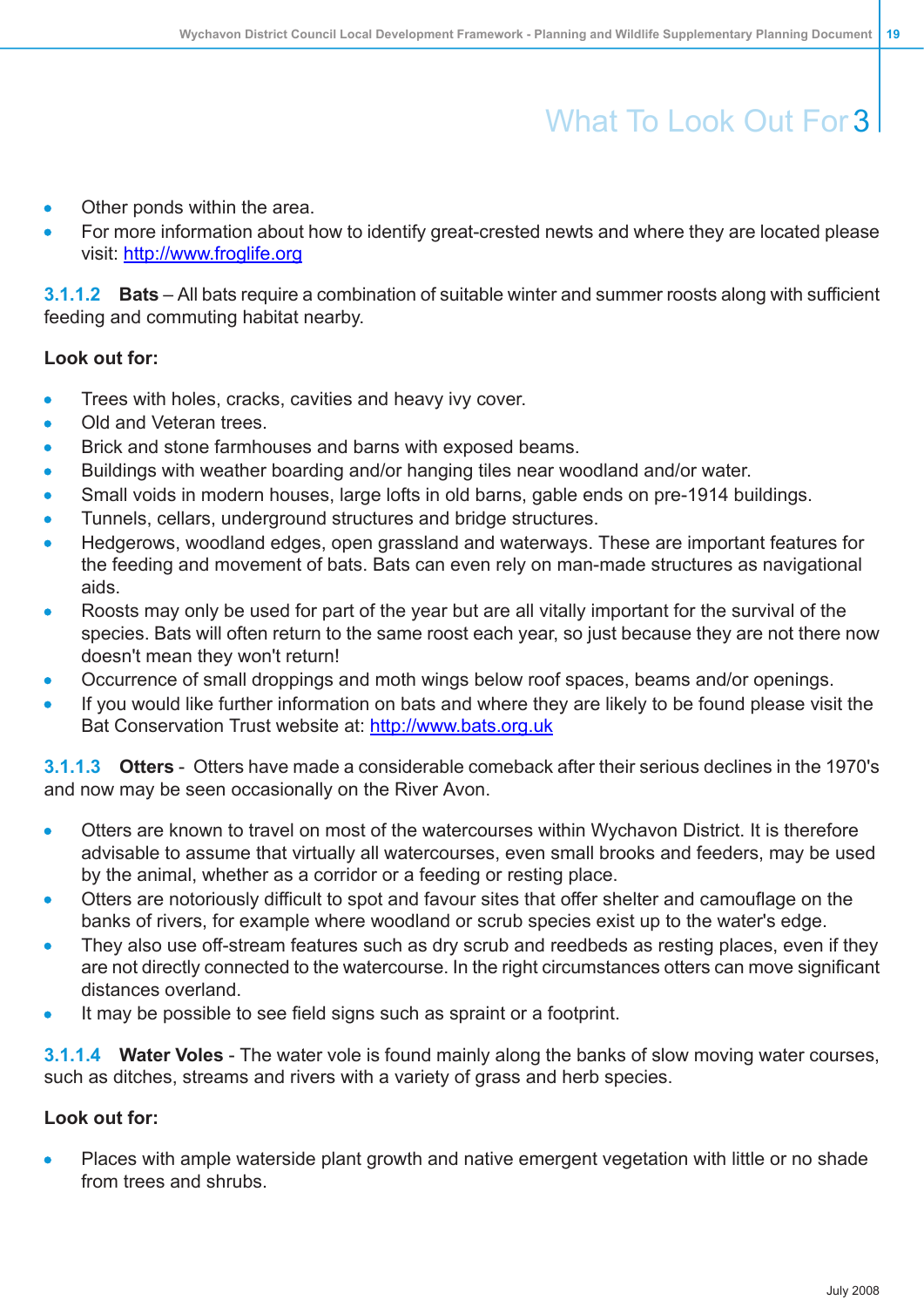- Steep earth banks for making their burrows, which appear as holes in the bank within 3m of water.
- Latrines which show a trampled mass of hardened old droppings with fresh ones on top.
- Tracks in mud flats close to the water. (The forefoot has four toes leaving a star shaped pattern. The hind foot has five toes, with the first and fifth toes leaving prints almost at right angles to the central toes.)

**3.1.1.5 Slow Worms** – Slow worms often occupy land suitable for development and are therefore under constant threat of losing their habitat.

### **Look out for:**

- Allotments, railway embankments, derelict land with piles of rubble and rough grassland.
- Uneven ground with holes and burrows, logs and stones, soft ground, leaf litter or mosses or other Ä dense ground vegetation like rough grassland in which to burrow, with some open ground exposed to warm sunshine.
- They primarily feed on snails, slugs and worms and so need access to areas where these are abundant.
- Slow worms, like all UK reptiles are inactive in winter and will not be spotted in the open during their hibernation. Ideal hibernation sites include piles of logs or rubble that allow the slow worm to burrow deep within.

**3.1.1.6 Badgers** – Badgers are nocturnal and so evidence of their activities is often easier to find than actually spotting the badgers themselves. The most obvious signs that they leave behind are their setts and latrines.

- Openings to badger setts can normally be distinguished from fox or rabbit holes by the deposit of spoil at the entrance, and tend to be at least 25cm wide, broader than they are high, with a rounded or flattened oval shape.
- Latrines are small excavated pits in which droppings are deposited.
- Badgers also require access to the wider countryside for food foraging and they tend to use the same paths over a long time to cover a substantial area of land. These paths can therefore become quite conspicuous.
- They will re-use paths even when an obstacle is placed in the way.

**3.1.1.7 Birds** – Over 400 species of birds exist within the UK and the habitats that they favour will vary enormously.

- Most birds tend to favour hedgerows and shrubs for nesting as opposed to trees, so the existence of these features is likely to add to the number of birds nesting at any site.
- Many birds, such as swallows, swifts, house sparrows and barn owls rely on buildings for their nesting sites.
- Ground nesting birds, found within rough grasslands and wetlands are especially vulnerable to disturbance.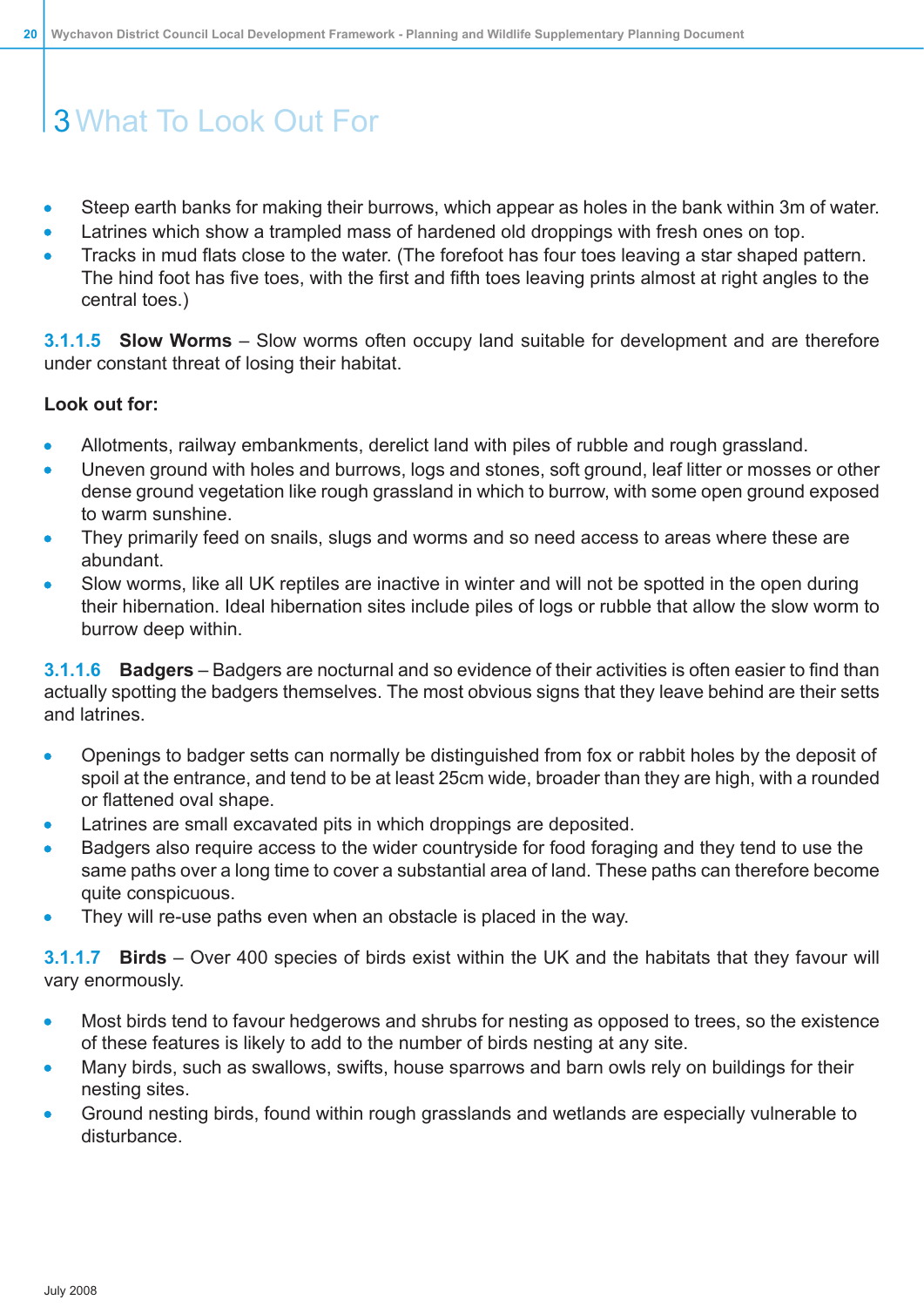- The majority of birds are highly visible and audible and their presence is usually relatively obvious at the right time of year. At certain times of the year they will, however, be less noticeable and it is therefore advisable to observe an area over more than one season.
- Birds are often a useful indicator of a rich diversity of other species within a site.

**3.1.1.8 Brown Hairstreak -** UK BAP and local BAP species. The only natural sites for this species in the West Midlands are within the Wychavon District in the woodlands and hedgerows from the M5 to the Warwickshire border with strongholds around Grafton Wood and Roundhill Wood. The species uses suckering blackthorn both within woodlands and hedgerows. The eggs remain on the blackthorn throughout the winter and are therefore vulnerable to annual winter flailing.

### **Look out for:**

- Blackthorn hedgerows, blackthorn scrub or blackthorn in woodland rides.
- Eggs on blackthorn between September and April (generally in south-facing hedgerows, best time  $\bullet$ to search is November to February when the leaves are absent.)
- Mature ash trees in hedgerows, field corners or woodland.
- Adults gathering around ash trees in August / September.

**3.1.1.9 Grizzled Skipper -** UK BAP and local BAP species. This species thrives on sites with low nutrients or contaminated soils with patches of bare ground, the food plants Barren Strawberry, Wild Strawberry or Creeping Cinquefoil, and other nectar sources. In Wychavon it is mainly known to occur on the Honeybourne disused railway line but has also been found at Throckmorton and Hipton Hill. This is a species that is typical of brownfield habitat and may be on other sites in the country which Butterfly Conservation is not yet aware of.

#### **Look out for:**

- <span id="page-20-0"></span>Bare ground with Creeping Cinquefoil, Barren Strawberry and Wild Strawberry, particularly in warm  $\bullet$ sheltered spots such as cuttings and embankments.
- Eggs on food plants in May to June.
- Adults flying in late April to early June.

### **3.2 Brief Guidance On Surveys**

**3.2.1** Where a development proposal is suspected to affect features of biodiversity conservation interest, such as protected or locally important species and/or habitats (such as those highlighted by the Worcestershire BAP), the application must be accompanied by a survey and assessment. Please see the 'Local Requirements for Protected Species checklist' linked to the 1APP Planning Application Requirements for criteria and indicative thresholds for protected species surveys. (www.wychavon.whub.org.uk/home/wdc-planning-criteria-protected-species-pdf.pdf) As stated in PPS 9 "planning decisions should be based upon up-to-date information about the environmental characteristics of their area." **Without such information it may not be possible to assess the application and its potential impact on biodiversity and it can be refused due to a lack of information.**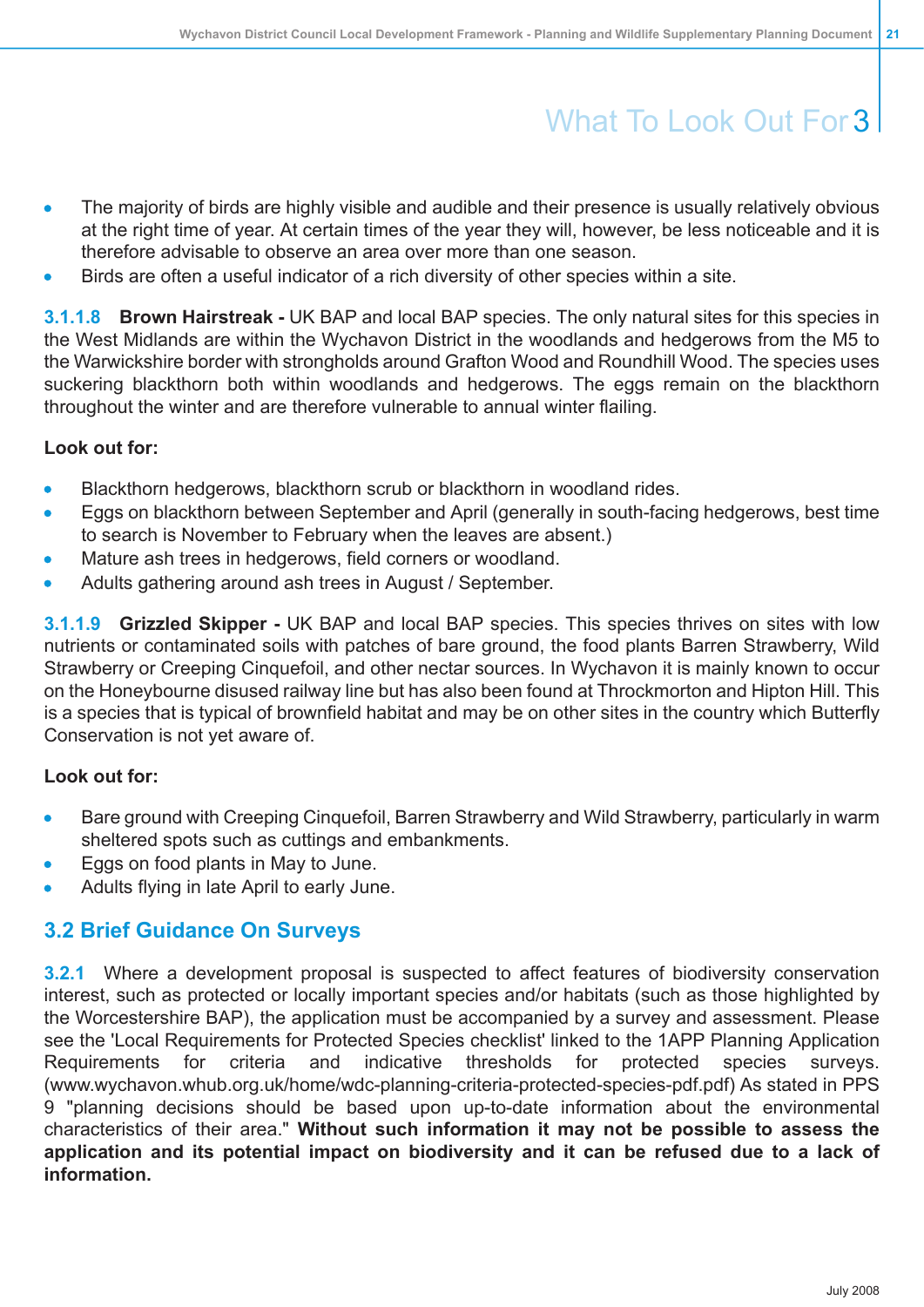**3.2.2** Ecological surveys should be carried out by competent people with suitable qualifications and experience and to appropriately recognised standards.

### **3.2.3 All surveys should:**

- 1. Be no more than 12 months old to ensure they are up-to-date.
- 2. Include information about the personnel involved in the survey.
- 3. Be accompanied and informed by background data, such as fauna and flora records, records of sites of local, national and international importance etc. to set the site in its ecological context. Much of this information will be available from the Worcestershire Biological Records Centre.
- 4. Be carried out at the appropriate time of year, at the appropriate times of day or night and in suitable weather conditions. This may necessitate undertaking a survey several months before a planning application is submitted. (Please see Table 2 for optimum survey times for some protected and BAP species.)
- 5. Be of sufficient detail (including the date, time, weather conditions, methods and equipment used).
- 6. Record and map the numbers, nature and location of habitats and species (fauna and flora) found on and adjacent to the site, species distribution and use of the area / site/ structure (e.g. for feeding, shelter and/or breeding).
- 7. State protection status of species and habitats found.
- 8. Describe other relevant characteristics, such as soil types, topography, exposure and connections into the surrounding landscape as appropriate.
- 9. Identify areas that need further investigation (e.g. more detailed survey on a particular species such as bats or slow worms).
- 10. Include a clear assessment of the potential effects a proposal is likely to have on the biological conservation interest in the short, medium and long-term (to include direct and indirect effects, during construction and afterwards), e.g. whether and where there will be a "net loss" or "net gain".
- 11. Demonstrate how adverse effects will be avoided wherever possible, how unavoidable impacts will be mitigated and reduced and how impacts that cannot be avoided or mitigated will be compensated.
- 12. Demonstrate how alternative designs or locations have been considered.
- <span id="page-21-0"></span>13. Identify where and how the proposals are likely to enhance, restore or add to existing biodiversity.

| <b>Species</b>            |                 | IJ | F | M       | $\mathsf{A}$ | M | J | <b>AV</b>  | $\overline{A}$ | S. | $\circ$ | N  | D |
|---------------------------|-----------------|----|---|---------|--------------|---|---|------------|----------------|----|---------|----|---|
| <b>Birds</b>              | <b>Breeding</b> |    |   |         |              |   |   | (V         |                |    |         |    |   |
|                           | Wintering       | V  | w | $(\vee$ |              |   |   |            |                |    | (V      | (V |   |
| <b>Reptiles</b>           |                 |    |   |         |              |   |   | $(\forall$ |                | V  | $(\vee$ |    |   |
| Great<br>crested<br>newts |                 |    |   |         |              |   |   |            |                |    |         |    |   |

Table 2 Guidance on survey times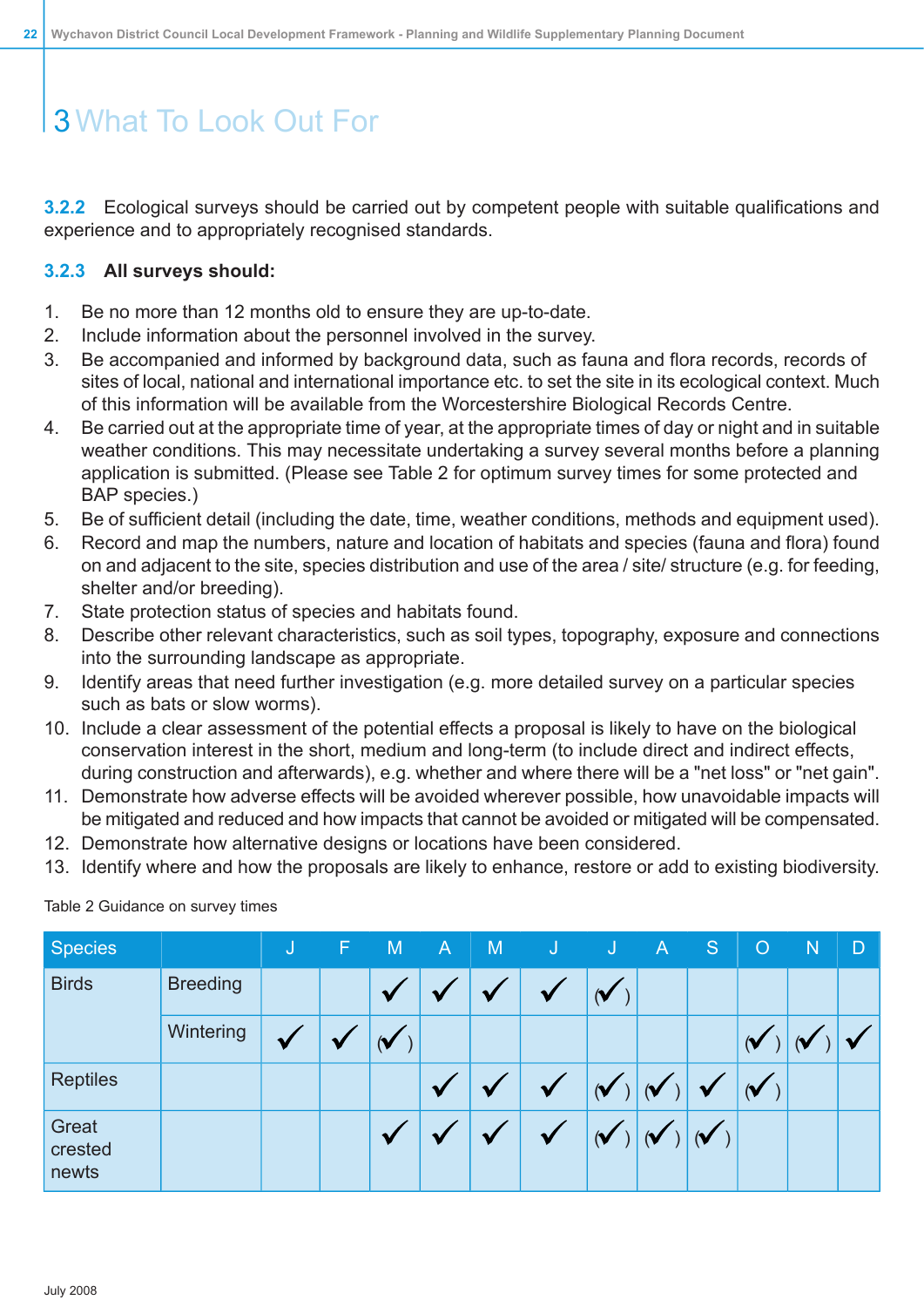| <b>Species</b>     |                                    |                                                                         | F | M | $\overline{A}$ | M | and the disc of the second term in the second term in the second term in the second term in the second term in |  | $\overline{A}$ | $\bullet$ | 40 | N | D |
|--------------------|------------------------------------|-------------------------------------------------------------------------|---|---|----------------|---|----------------------------------------------------------------------------------------------------------------|--|----------------|-----------|----|---|---|
| <b>Badgers</b>     |                                    |                                                                         |   |   |                |   |                                                                                                                |  |                |           |    |   |   |
| <b>Water voles</b> |                                    |                                                                         |   |   |                |   |                                                                                                                |  |                |           |    |   |   |
| <b>Bats</b>        | (Summer<br>roosting &<br>activity) |                                                                         |   |   |                |   |                                                                                                                |  |                |           |    |   |   |
| <b>Otters</b>      |                                    | Limited by vegetation cover and weather conditions rather than seasons. |   |   |                |   |                                                                                                                |  |                |           |    |   |   |
|                    |                                    |                                                                         |   |   |                |   |                                                                                                                |  |                |           |    |   |   |

<span id="page-22-0"></span>**Key:**  $\checkmark$  Good/ appropriate.  $(\checkmark)$  Sub-optional/ limited

## **3.3 Protecting Existing Wildlife**

**3.3.1** The best way to ensure existing wildlife remains protected, whether during the construction phase or long term after development has taken place, is to obtain as much up-to-date information on existing wildlife assets as possible and as early as possible.

### **3.3.2 In considering the protection of existing wildlife, developers / applicants need to:**

- **Make sure** they consult with the Worcestershire Biological Records Centre and the Wildlife Trust to obtain current data and guidance on further investigations required.
- **Make sure** that up-to-date ecological information informs the design of any planning proposals and that they get the appropriate expert guidance. Provided this information is available as early as possible, wildlife features can be incorporated into the design as assets and with as little disturbance to them and the development process as possible.
- **Make sure** that during and after works adequate "wildlife corridors" are maintained between the development and adjacent habitats.
- **Make sure** that any disturbance to areas with nesting birds, roosting bats and/or BAP butterflies, for example, are scheduled to times where these species won't be present. Annual flailing of blackthorn hedgerows should be avoided and when undertaken, some sections should be left uncut, i.e. not the whole side of the hedgerow cut in one go, to avoid the loss of all Brown Hairstreak butterfly eggs present.
- **Make sure** that the layout allows sufficient working room around habitats which are to be retained. They will also need adequate space within the future use of the site to ensure that they can thrive in the long term.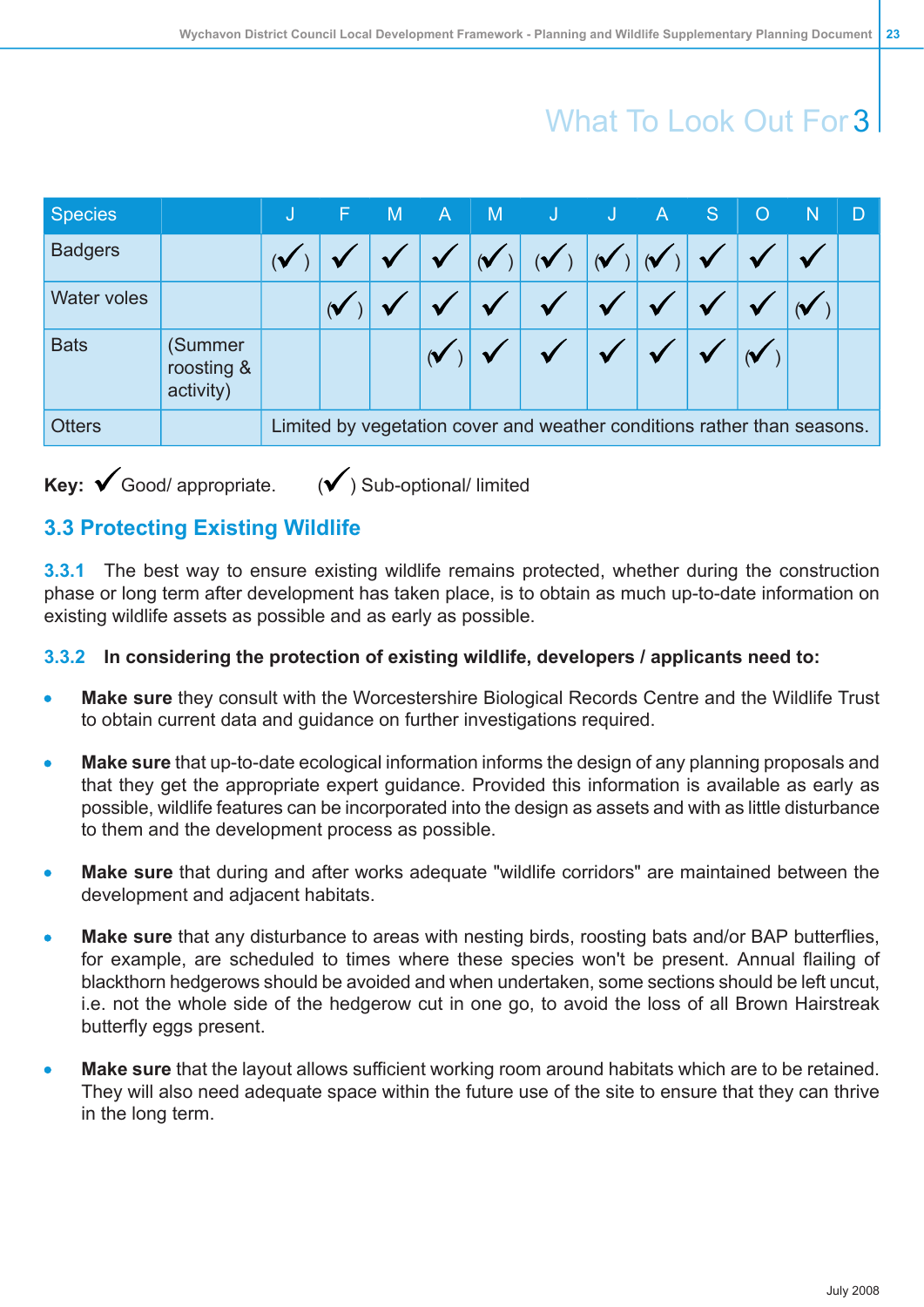- **Make sure** you consider ways to exclude protected species and BAP species occupying nearby habitats from entering the construction site. This could be done by, for example, erecting reptile exclusion fences. It should be noted that it might be necessary to obtain a license from Natural England for the exclusion of certain protected species (e.g. great crested newts). This could have an impact on the timing and design of the development!
- **Make sure** that potentially sensitive and damaging works are carefully supervised by an experienced ecologist and, if necessary, carried out by hand.
- **Make sure** that habitats on and adjacent to the site remain cared for after completion of the development by considering their maintenance requirements as part of the planning and design process by appointing a person or organisation to carry out the required management and/or monitoring.
- **Make sure** that workmen are made aware of protected species legislation, receive guidance on how to identify and deal with protected and BAP species they are likely to come across and are alerted to any sensitive areas within or next to the development site.
- **Remember** that even when planning permission has been granted, protected species legislation still applies and you may still be required to obtain a license for activities which could affect certain species. Should protected species be found during development, please stop work immediately and seek advice from Natural England.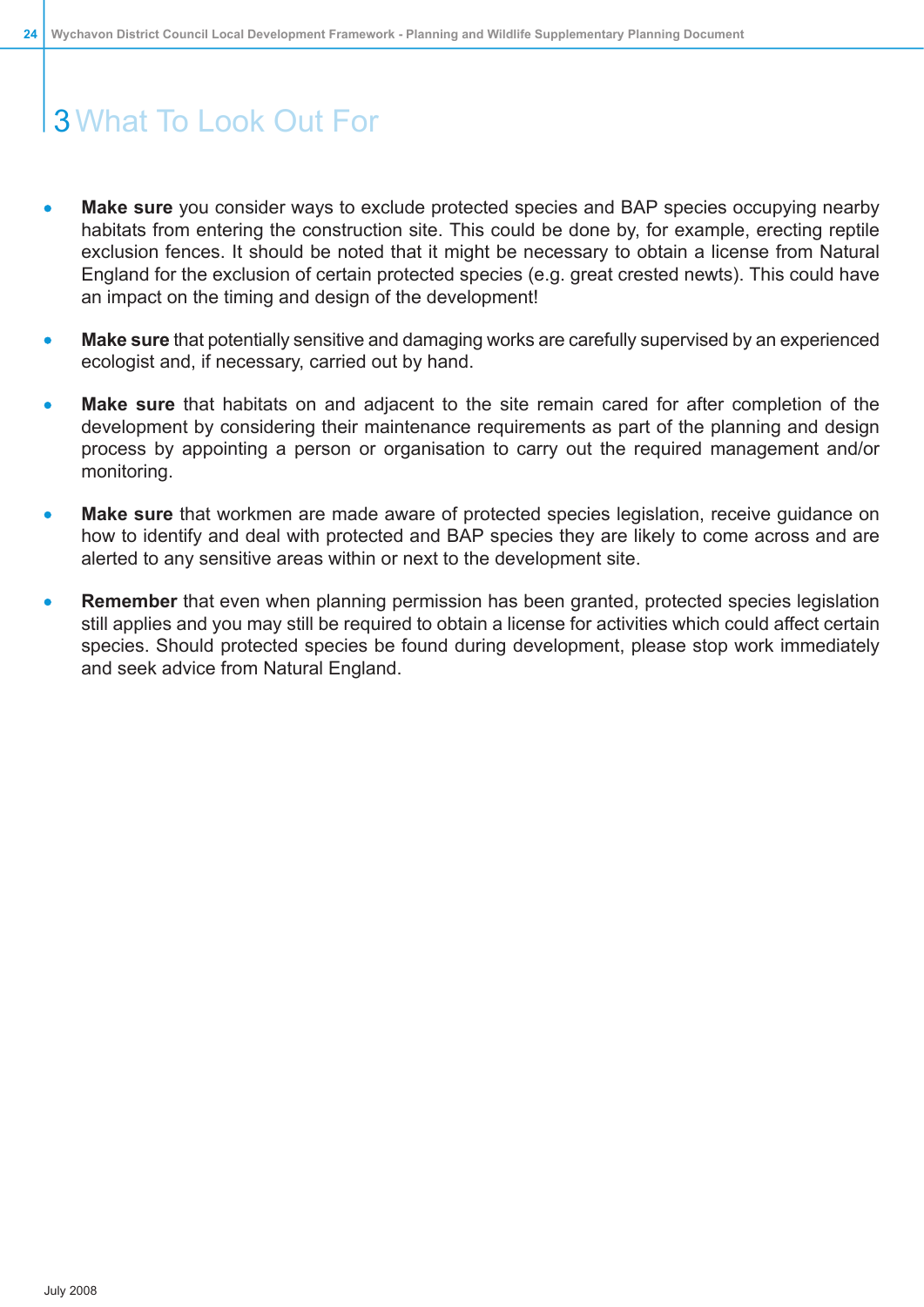



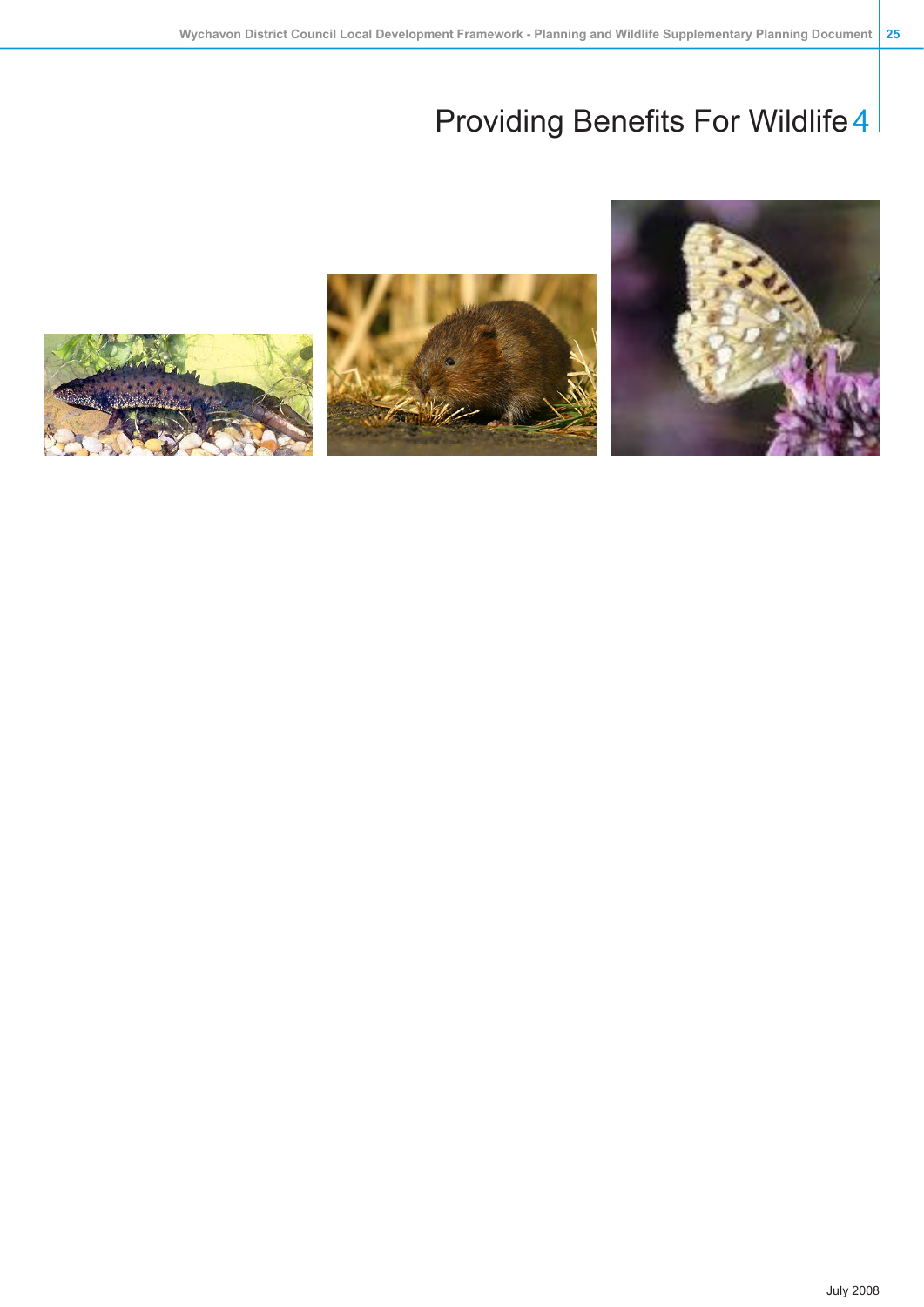<span id="page-25-0"></span>**4.0.1** Although development is often perceived as being a 'bad thing' for wildlife and biodiversity, there are many ways in which we can ensure that new and existing development can actually provide benefits for wildlife. This can range from simply choosing the correct plants within your garden to large-scale innovative planning proposals that have the needs of wildlife as a central theme.

**4.0.2** For many centuries important habitats have either been lost or degraded within the Wychavon District. From large ancient woodlands to small ponds, habitats have been lost at a worrying rate resulting in a continued decrease in wildlife and biodiversity within the area. The remaining habitats are now divided and fragmented by roads, towns, railway lines and farmland leaving species increasingly vulnerable.

**4.0.3** An additional challenge for the survival of many species is presented by the effects of climate change, which have already had an impact on migration patterns, population ranges and the seasonal and reproductive behaviour of certain species. Local species extinctions are more likely in a landscape where habitats are getting degraded, smaller and isolated. It is therefore crucial to work together at building networks, look at creating connections in order to improve movement and dispersal of species. This will make it more likely for vulnerable species to adjust to many changes.

**4.0.4** By re-creating lost habitats and managing our land in sympathy with the needs of wildlife we can halt the decline of many of our important native species and hopefully begin to restore them to their natural and secure population levels and distributions. Although you may not consider your garden to be a wildlife haven, a few simple measures can be undertaken to encourage more species and allow for threatened plants and animals to travel across the landscape as they once freely did.

**4.0.5** If you would like further information on how to adapt your garden for the benefit of wildlife, please visit the Worcestershire Wildlife Trust website at: <http://www.worcswildlifetrust.co.uk> or Butterfly Conservation´s website at www.butterfly-conservation.org.

**4.0.6** In the same way, developers can assist the movement of species across a new development by creating corridors of native trees and shrubs, allowing buffer zones alongside waterways, and by including open areas of semi-natural habitat within the site. Such corridors and areas of semi-natural habitat can be aligned with other open space needs, for example SuDS and (in some circumstances) public amenity spaces, flood defence, air quality benefits and/or other green corridors, as and where appropriate. These measures may assist the movement of species between locally important wildlife areas and help improve the long-term prospects of species survival. Innovative designs that show a strong desire to bring biodiversity benefits are far more likely to be granted planning permission than proposals that include little or no consideration for the future of wildlife in the area. Often the measures necessary to conserve and enhance biodiversity are inexpensive and simple to implement, yet they are essential for the wider vision of sustainable development. Effective planning and forward thinking can ensure that continued development and urban regeneration can be maintained alongside an improvement in biodiversity and wildlife within Wychavon and beyond.

### <span id="page-25-1"></span>**4.1 Planting - Basic Principle**

**4.1.1** The key to planting with wildlife in mind is to use native species to achieve maximum biodiversity. Planting should provide sufficient undisturbed areas for wildlife to become established.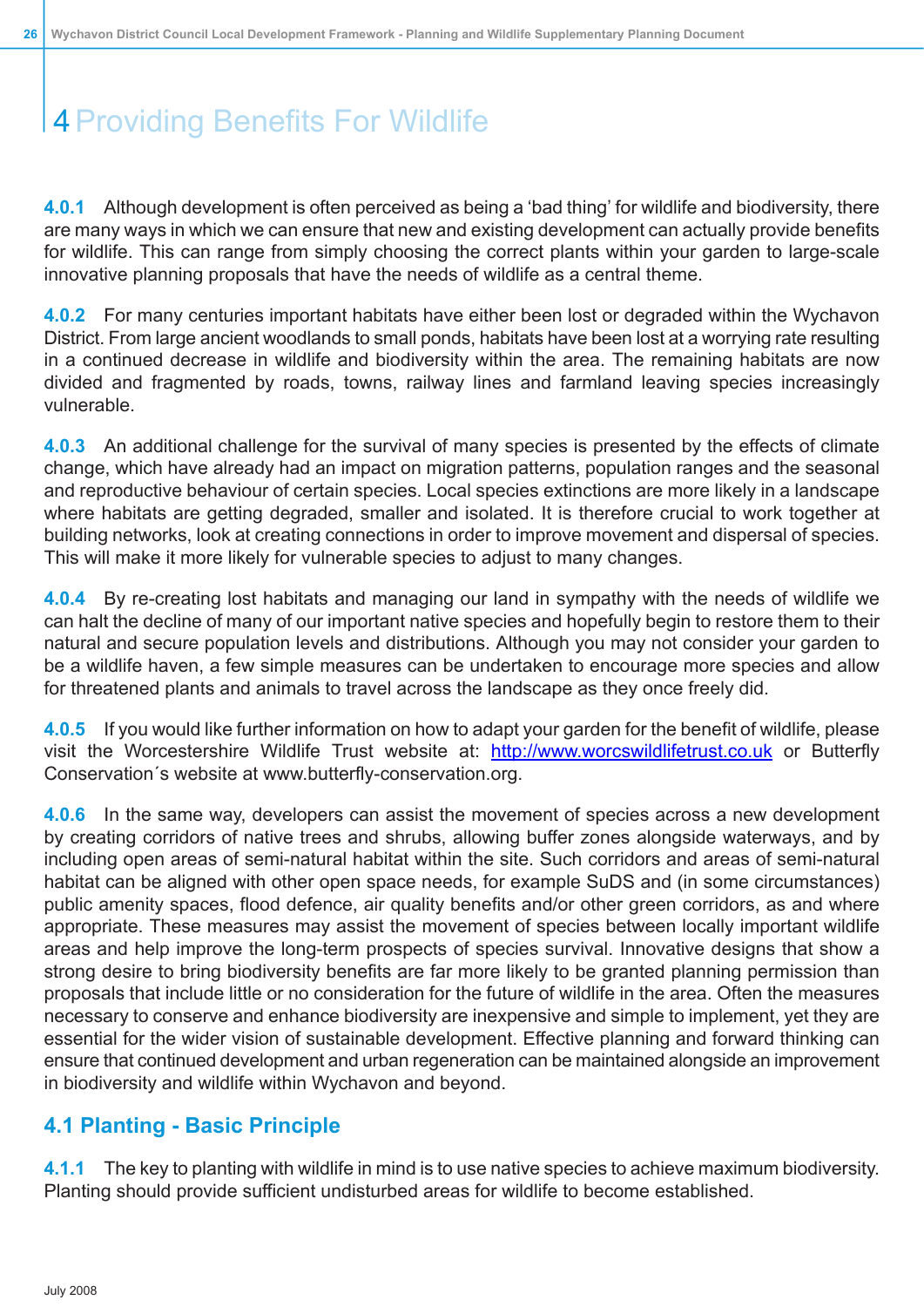**4.1.2** Most wildlife is capable of surviving quite close to the urban activities of man but must be given the opportunity to begin with.

### **4.1.3 Do not forget to take note of the following:**

- **Make sure** that wildlife and nature conservation requirements are considered as part of the overall design process at an early stage.
- **Make sure** that an ecological survey is carried out at feasibility stage where appropriate and taken full account of.
- **Make sure** that proposals for the site or building are in sympathy with natural features, and effectively utilise existing landform and vegetation and that provision is made for the future management of these features.
- **Make sure** that the planting proposals sit well within the context of surrounding and/or nearby landscape and habitat features to maximise connectivity.
- **Make sure** that full and properly specified planting proposals are drawn up and carried out.
- **Make sure** that indigenous species and, wherever possible, of local provenance, are included in an appropriate manner.
- **Make sure** that your proposals are sustainable and that full consideration has been given to ongoing maintenance.
- **Make sure** that any buildings contain suitable habitat features and are designed according to environmental principles.

**4.1.4** Each site will be different, and species selection should reflect local conditions and opportunities. Proper design principles should be followed taking into account ecological balance together with all other criteria such as habitat value, visual effect, community value, appropriateness and style of management. Shrub understoreys should be sustainably designed and related to tree cover and subsequent management. Overall woodland/ copse design should provide for multi-storied sustainable planting including the herb layer. Also make sure that the proposals take account of the surrounding landscape and linking sites, to ensure that the new scheme is "tailored" to its wider position in the District (see also Worcestershire County Council's Landscape Character Assessment).

<span id="page-26-0"></span>**4.1.5** Further information can be found in the specific landscape guidance notes produced by Wychavon District Council: "Landscape Proposals Advice Note" and "General Landscape Advice Note".

## **4.2 Private Gardens**

**4.2.1** Gardens, both individually and in groups, provide particularly diverse and attractive habitats for wildlife. Considered design can enhance this habitat quality further, particularly in terms of biodiversity, without compromising traditional garden functions such as visual appearance, play space, vegetables and general family leisure. Gardens of any size can provide excellent habitat, whether they are new plots or established gardens. By choosing the right plants for the right location it is possible to provide food and shelter for various insects and animals and create a garden which is full of character and interest. Areas of hard paving should be minimal and in balance with the space.

### **4.2.2 Do not forget to take note of the following:**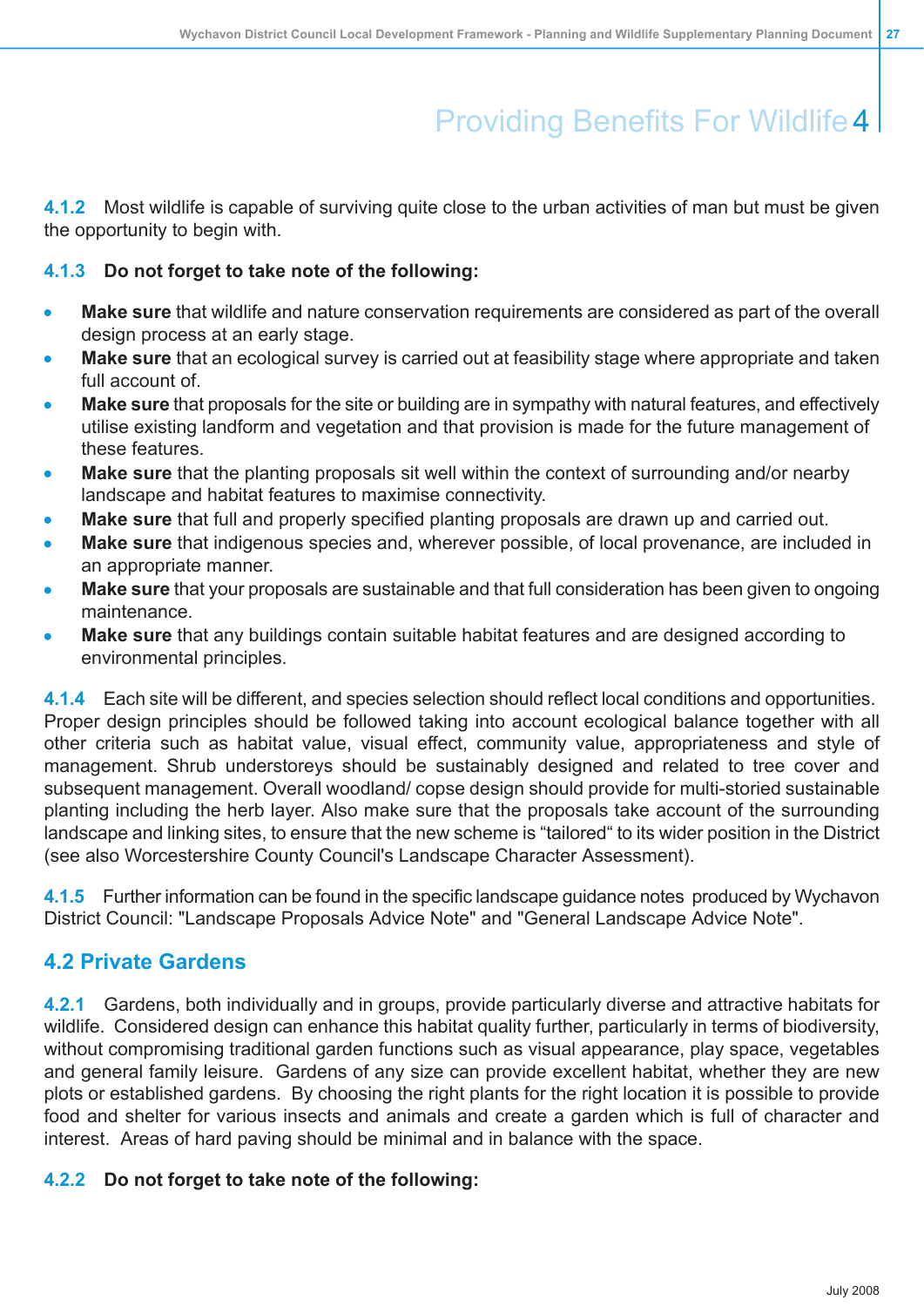- Work with nature and plant species suited to the existing conditions and soil types. Use natural contours if possible and consider ponds or permanently wet areas at low level.
- Use native structure planting such as hedges and fruit trees to surround the garden or as a backdrop, where space allows, to provide nest sites, winter shelter and berries for food.
- Keep a wild patch left undisturbed. Plants condemned as weeds are often vital to wildlife, for example nettles are the egg laying plant for Peacock, Red Admiral and Small Tortoiseshell butterflies. You could also add piles of logs or rubble.
- Use scented plants, particularly pleasant near kitchen or patio, and widely used by butterflies as a nectar source.
- Mature trees and hedgerows are extremely important and will already support an intricate ecological system. Carefully managed they can form the basis of the best wildlife gardens.
- Use climbing plants to cover walls and fences and as effective shelter and nest sites for birds.
- Create a pond or boggy area. This will provide a whole new range of habitats and greatly enhance the wildlife value of the garden. It will provide a haven for amphibians and attract birds. Well designed ponds may attract dragonflies (see section 4.5 on "Pond Restoration and Design").
- <span id="page-27-0"></span>Do not use pesticides or herbicides as these may upset the ecological balance of the garden and many natural pest controls.

## **4.3 Residential Layouts And Design**

**4.3.1** Sustainable development must and should live with nature. Integrating existing and newly created natural features, considering wildlife and nature conservation at every stage should greatly benefit any housing design by creating a high quality living environment. Whole layouts or individual buildings imposed onto sites without this consideration will compare poorly with those where the environment has been a major design criteria since feasibility.

#### **4.3.2 Do not forget to take note of the following:**

- **Make sure** that wildlife and nature conservation requirements are considered as part of the overall process at an early stage.
- **Make sure** that proposals for the site or building are in sympathy with natural features, and effectively Ä utilise existing landform and vegetation. Where appropriate, a tree survey based on BS5837:2005 (Trees in Relation to Construction) and an ecological survey and assessment should be the basis of the development proposals.
- **Make sure** that appropriate native species planting is used to create a natural habitat corridor.  $\bullet$ Consider other species only as ornamental frontage, if appropriate, and when space allows.
- **Make sure** the layout contains some open space in particular around existing trees or groups of trees.
- **Make sure** that rear garden arrangement takes advantage of existing linking features such as hedgerows and ditches, so that more effective wildlife corridors are created. Gardens should be as large as possible and contain minimal hard paving.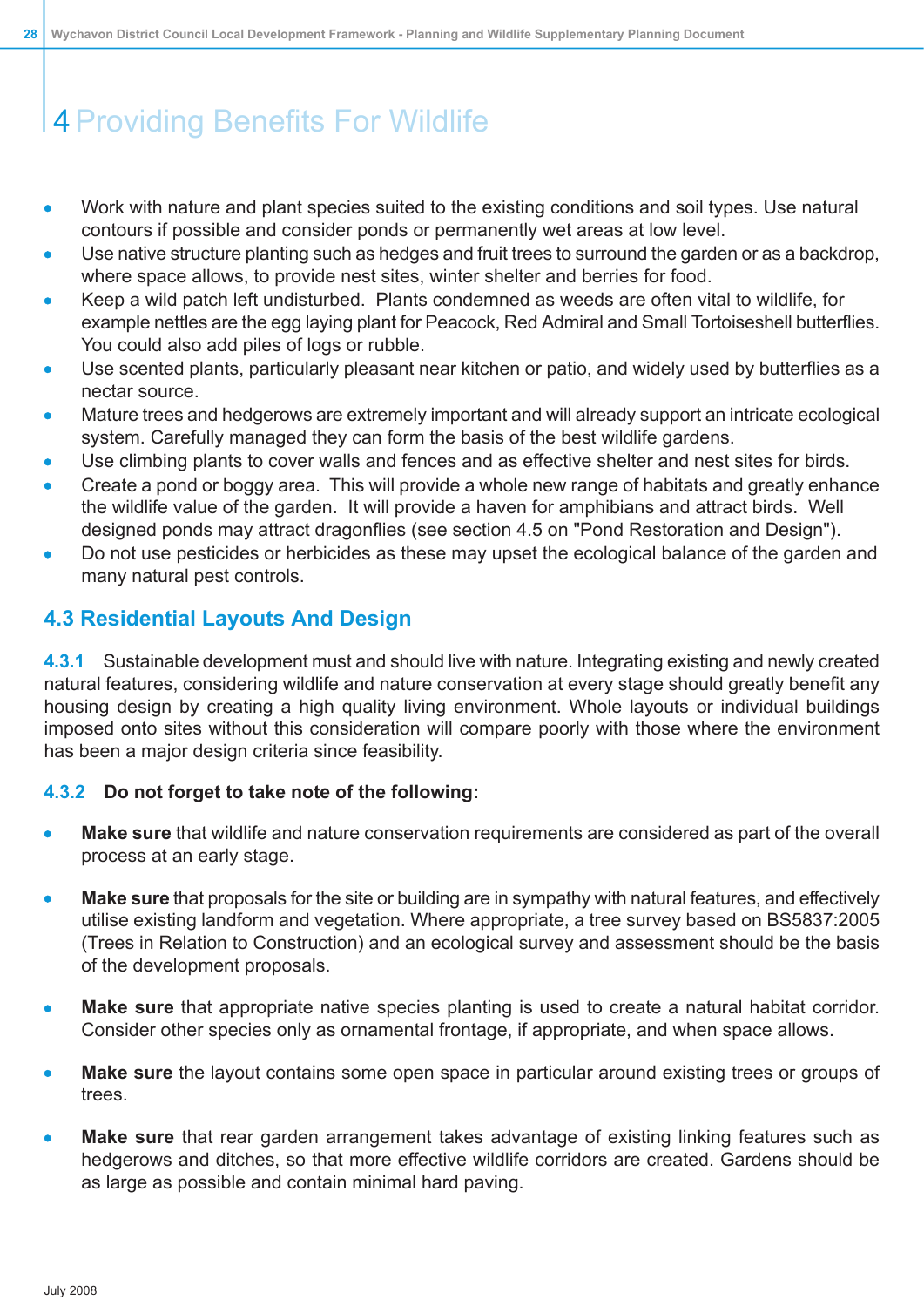- **Make sure** that no change in ground levels is carried out within a safe distance from existing retained trees. The distance needs to be carefully considered against the recommendations of BS5837:2005 (Trees in Relation to Construction).
- **Make sure** that drainage runs or trenches do not cross roots of any existing trees retained. (Take note of BS5837!)
- **Make sure** that sufficient space is left for structural landscaping which links together into an effective framework and into open or natural areas surrounding the site.
- **Make sure** that some planting provides wildlife with shelter, food and general habitat. Use indigenous trees where appropriate.
- **Make sure** you considerusing Sustainable Drainage Systems and "Green Roofs" wherever possible. Ensure that the layout and design of the development allows sufficient space to provide SuDS (i.e. ponds, wetlands, swales and soakaways) to be incorporated into the open space or structural landscape provision.
- **Make sure** that when you include sources of renewable energy, they do not impact negatively on existing wildlife. For example, try to site wind turbines away from bat and bird foraging and migrating habitats such as hedgerows and check that solar panels don't block access to bat roosts etc.

<span id="page-28-0"></span>**4.3.3** Further information can be found in the specific landscape guidance notes produced by Wychavon District Council: "Landscape Proposals Advice Note" and "General Landscape Advice Note".

### **4.4 Roads, Access Ways And Footpaths**

**4.4.1** Linear features such as roads and footpaths frequently provide effective wildlife corridors, especially when the maintenance regime is one of infrequent disturbance. A good example of this is the common sight of kestrels near motorways, where small mammals find the embankments a more attractive habitat than the often intensively farmed land nearby. Opportunities to enhance this important potential for wildlife corridors are many but are often not recognised or sufficiently utilised.

**4.4.2** Footpaths across development sites are ideal opportunities to create corridors for wildlife as well as people. Adequate and bio-diverse verges are most important in this respect. When considering the development of a site with existing features which may act as corridors for established wildlife movements, careful consideration needs to to be given to the proposed layout, so that new roads or buildings do not break potential links between habitats. Survey work should recognise this and make provision for a suitably designed crossing.

#### **4.4.3 Do not forget to take note of the following:**

**Make sure** that wildlife and nature conservation requirements are considered as part of the overall design process at an early stage.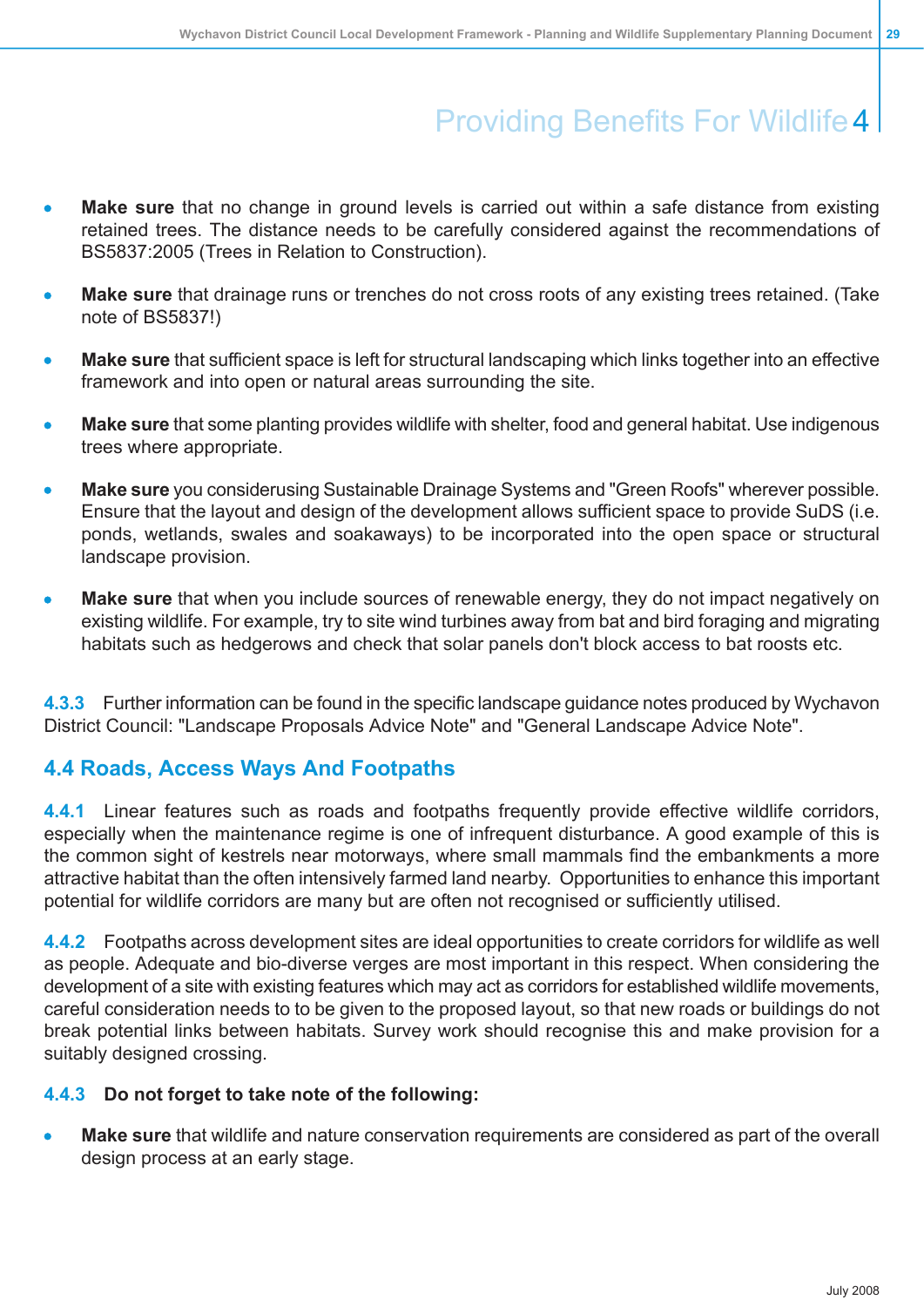- **Make sure** that the movements of wildlife are fully taken account of. Where linear features create unavoidable barriers to wildlife, the design of the development needs to make provision to allow the affected wildlife safe passage across. For example toad crossings between hibernation and breeding sites or suitable alternative links such as "green bridges".
- **Make sure** that existing linear features such as hedgerows, drystone walls and ditches are conserved and fully utilised in planning alignments.
- **Make sure** that verge widths are adequate enough to contain grass and shrub / hedgerow planting preferably with trees, at least along one side of the access way. A wide green corridor on one side is better than narrow corridors on both sides.
- **Make sure** that appropriate native species (of local provenance wherever possible) are used to create a natural habitat corridor. Consider other species only as ornamental frontage, if appropriate, and when space allows.
- **Make sure** that sufficient buffer zone distances are allowed between road activity and main habitat corridors or areas.
- **Make sure** that cycle barriers, gates and fencing are appropriate to their setting, where possible using local designs.
- **Make sure** that lighting design is specific to the highway or footway/ bridleway. Stray artificial light should not fall on wildlife areas or adjacent space.
- <span id="page-29-0"></span>**Make sure** that management of verges and general management does not conflict with wildlife interests. Regular verge cutting should be kept to a minimum, preferably a narrow strip behind the kerb line. Other grass should be managed as meadow and cut at most three times per year based on the requirements of the flora it supports. Hedges should not be "over tidy" and should be managed carefully to avoid disturbance during nesting seasons.

### **4.5 Pond Restoration And Design**

**4.5.1** Ponds vary greatly in character and requirements according to what species they support and where they are sited, so each should be considered individually. However,

### **4.5.2 Do not forget to take note of the following general guidelines:**

- As a wildlife habitat, ponds are clearly linked to the surrounding land. Thus when designing a pond, as large an area as possible should be retained adjacent to it.
- Consider pond and wetland areas in conjunction with Sustainable Drainage Systems (SuDS).
- Before development a survey will be required to assess those species already present. In particular, the great crested newt, although rare on a European scale, is commonly found within Wychavon. The survey results will affect extent and timing of proposed works. (Please also see Section 3.2, "Brief Guidance on Surveys")
- Where a new pond is to be created on a currently undeveloped site, it will be necessary to submit an assessment of the current land use to establish whether or not a habitat of existing value in its own rights is already present.
- The clearing of vegetation, de-silting, and re-contouring of banks are all operations often required in neglected ponds. Creating "shelves" on the pond edge will create different depths and support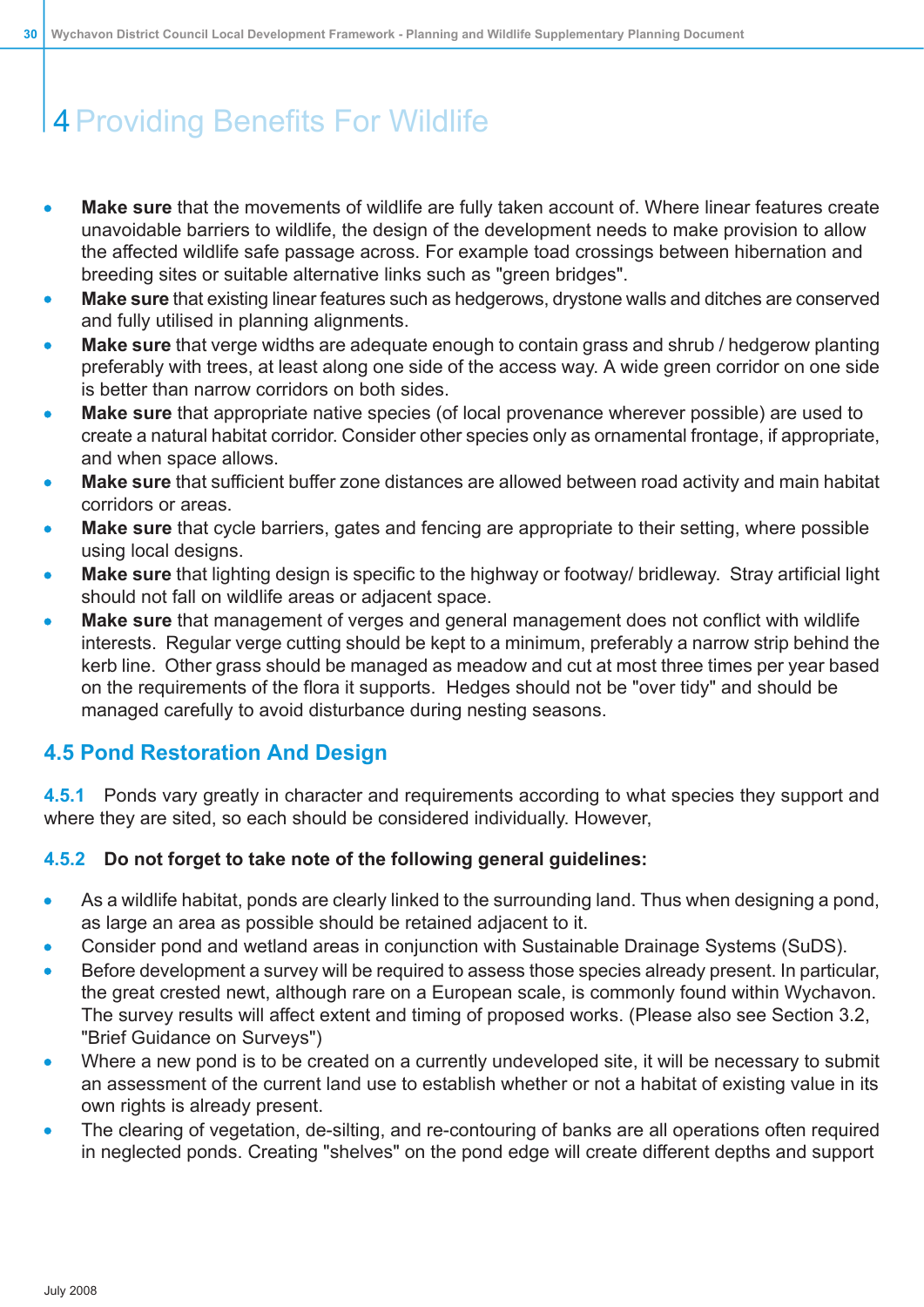a wider variety of species. It is recommended that these operations are carried out over two years in the correct season in order to reduce adverse impact to wildlife.

- Maintenance of water levels is an important factor, particularly when ground water runoff to the pond has been restricted due to adjacent building development. A clean water supply can be made available from roof rainwater runoff directly or via a reedbed into the pond from adjacent buildings. An overflow from the pond will be needed in this case.
- Many ponds in the Wychavon District are seasonal, i.e. they may dry up at the height of summer. This is not necessarily undesirable, since amphibians are on land by this time. That way the pond is unable to support fish which prey upon tadpoles, for example.
- Contaminated water (e.g. run off from car parks) should be drained away from the pond. However, where there is sufficient space, the potential to clean the water through a reedbed system or other treatment option should be investigated.
- Most existing ponds have a natural clay "liner" and it is not normally necessary to install an artificial liner. At ponds where an artificial liner is desirable it is crucial to ensure that it cannot be punctured by sharp stones, for example.
- Public (and livestock) access to ponds must be safe and must not conflict with wildlife use. Generally, by deliberately attracting the public to one particular place on the pond's edge (by shallow beaches /interpretation panel/ boardwalk/ seats) it is possible to deter them from access along the other pond banks. This can be reinforced by restrictive planting elsewhere, making these areas undisturbed havens for wildlife.
- It is generally recommended that ponds, and particularly their edges, are shallow; a central pond depth of 1 metre should be sufficient to retain water through most summers.
- Leave your new pond to colonise naturally if at all possible.
- Where the pond is to be incorporated into an urban development, natural colonisation may not be an option. In those cases, preference should be given to planting native species of local provenance. Pond plants should be taken with due care from nearby local ponds in order to preserve the indigenous variety of species.
- A wide variety of marginal and aquatic planting will provide a more valuable and diverse habitat. Where possible encourage plants to grow in different densities and range of water depths and include some plant species suitable for newts to lay their eggs on.
- In particular, the following species should be included for newts to lay their eggs on:

Flote grass Water forget me not Hairy willow herb Water cress Water mint

- Where stock is brought in from other sources it should be free of fish eggs, if amphibians are to be present in the pond.
- When restoring a pond, as much existing vegetation should be retained as possible.
- It is preferable not to plant very vigorous species since they will incur considerable management to thin out.
- The following list of invasive alien species must **NOT** be planted: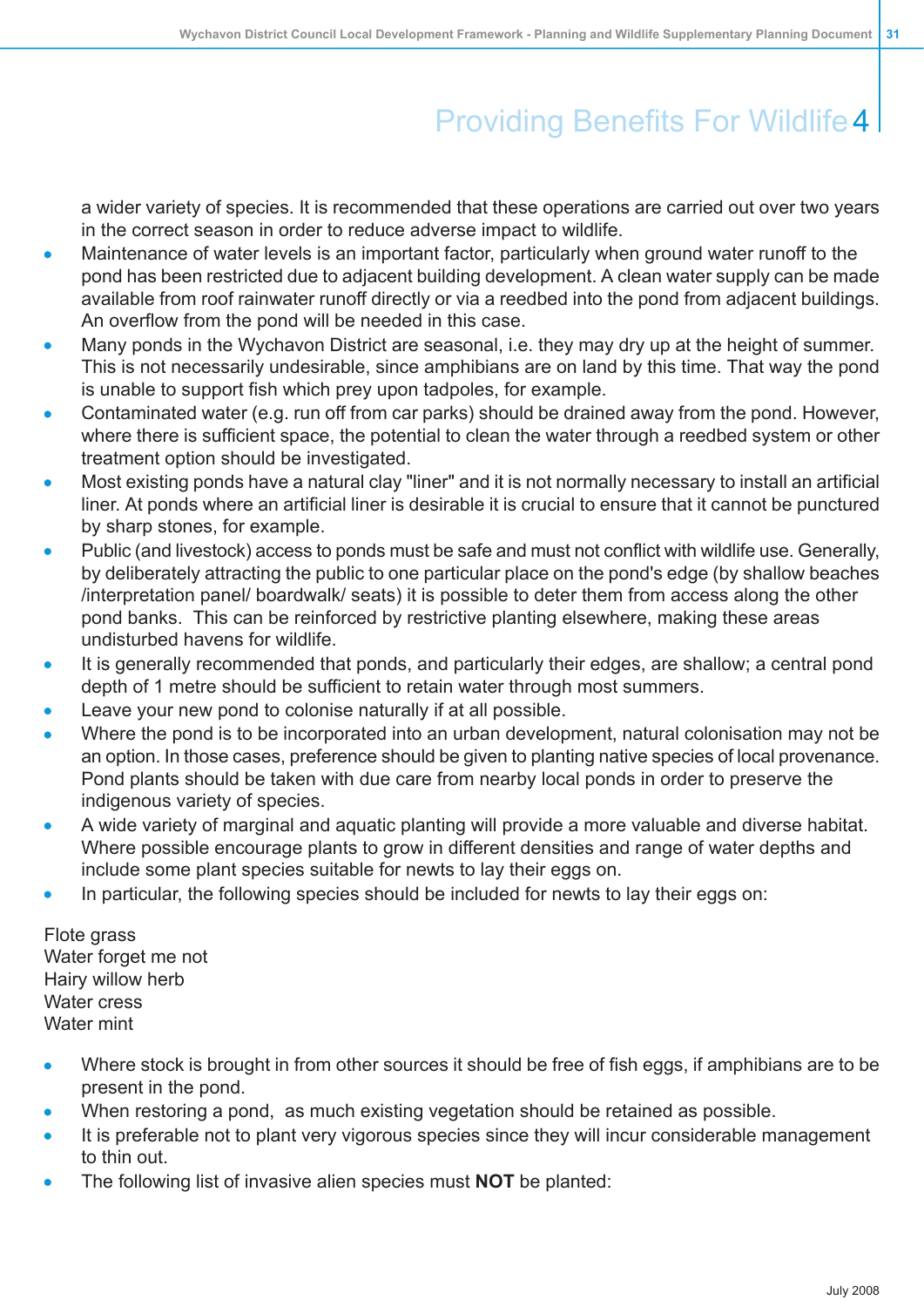Australian swamp stonecrop / New Zealand pigmyweed (Crassula helmsii) Parrots feather (Myriophyllum aquaticum) Floating pennywort (Hydrocotyle ranunculoides) Japanese knotweed (Fallopia japonica) Waterferns (Azolla filiculoides & A caroliniana) Indian/Himalayan balsam (Impatiens glandulifera) Water lettuce (Pistia stratiotes) Giant salvinia (Salvinia molesta) Water hyacinth (Eichornia crassipes) Water chestnut (Trapa natans) Canadian pondweed (Elodea canadensis) Nuttalls pondweed (E. nuttallii) Curly waterweed (Lagarosiphon major) (Source: Ponds and wildlife information leaflet (RSPB 2002))

- The area around a pond should provide an attractive setting and should contain a variety of habitats. Where great crested newts are present it may be necessary to construct a 'hibernaculum' (i.e. a place to shelter for the winter) for them, which could simply be a pile of bricks, rubble and/or logs with some topsoil.
- It is extremely important that a pond is not just an island of isolated wildlife habitat within a development site. In order to be of true wildlife benefit it must be connected to other habitats through green corridors, e.g. hedgerows, landscaped footpaths, woodland etc. (see also 4.4, "Roads, Access Ways and Footpaths")
- In all cases make sure that provision is made for the future management of ponds and water features either new or retained as part of developments.
- <span id="page-31-0"></span>For further information you may wish to contact The Ponds Conservation Trust: [http://www.pondconservation.org.uk](http://www.pondstrust.org.uk)

## **4.6 Buildings**

**4.6.1** Buildings often provide valuable habitat in themselves and can, by their siting and orientation, affect the potential of adjacent habitat for wildlife. Many species rely on buildings or structures for breeding sites or shelter. The barn owl, for example, has suffered in recent years from the decline in old barns and outbuildings and the nest sites they provided. Bats, also, are often excluded from modern buildings but could easily be provided for without compromising good design or energy efficiency. Many historic buildings can be a particularly attractive habitat, and the features they display should not be designed out of new buildings. (See also Supplementary Planning Document on the "Re-use of Rural Buildings").

### **4.6.2 Do not forget to take note of the following:**

- **Make sure** that existing buildings to be demolished are carefully checked for existing nests and surveyed for their bat roost potential.
- **Do not** carry out repair works to the roof of your building without investigating whether bats may be present. Where existing bat roosts are likely to be damaged, disturbed or destroyed, please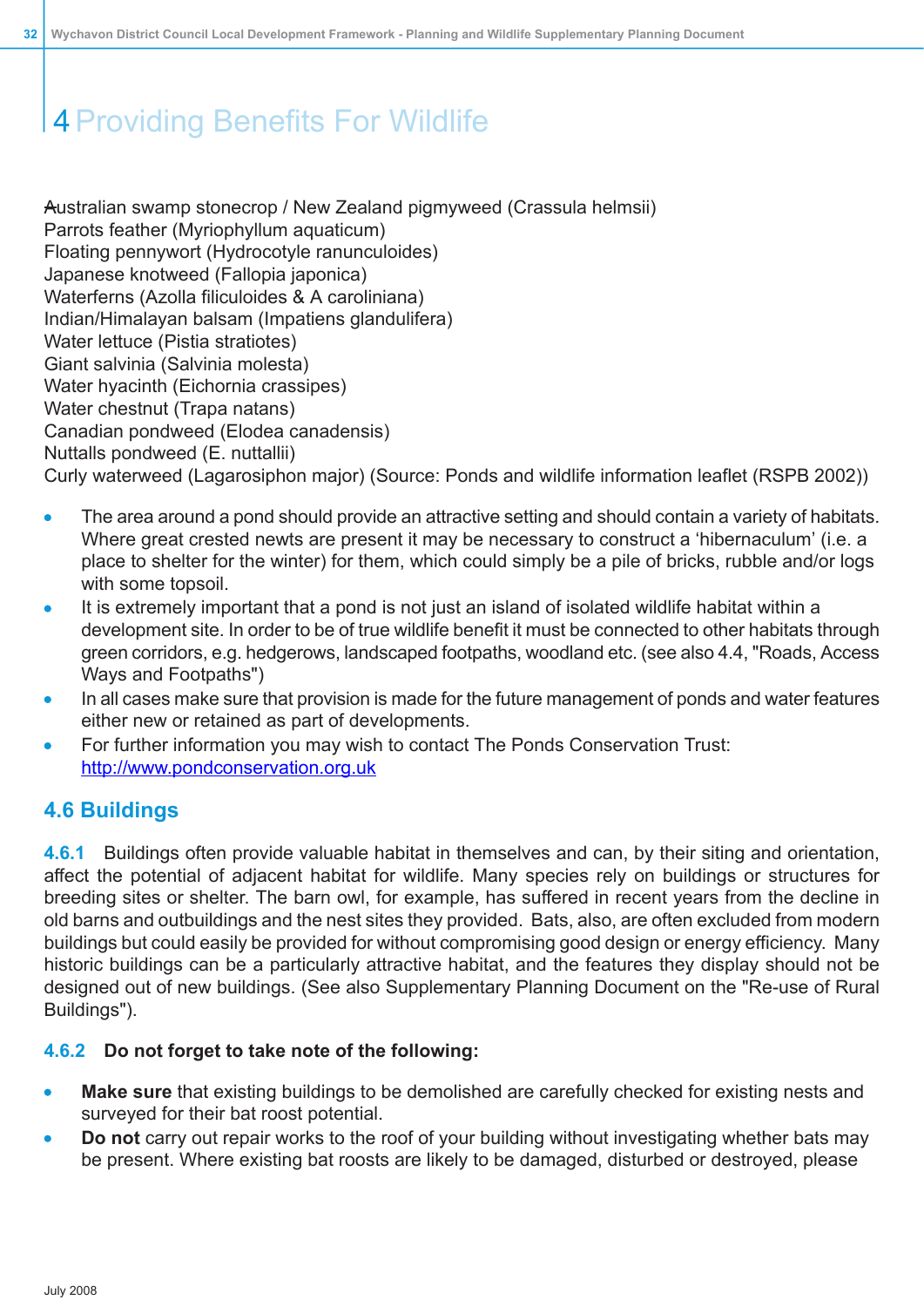seek advice from Natural England as to whether a European Protected Species license may be required. If needed, this may have timing and/or design implications.

- **Make sure** that all new buildings and those to be converted consider how to incorporate new and existing bat roosting provisions. This can be in the form of adding bat boxes in suitable locations on the building (advice on bat boxes can be obtained from the Bat Conservation Trust), adjust roof design to allow access and accommodate existing and/or new roosts into refurbished buildings.
- **Make sure** that existing bird nest sites are either conserved or the possibility is investigated and implemented to provide artificial nest sites for suitable bird species in new buildings eg. bird boxes or purpose designed "brick" bird boxes.
- **Make sure** that on appropriate sites adjacent to countryside, in appropriate buildings, barn owl nest sites are provided.
- **Make sure** that chemical or paint treatments to timber or other parts of the building are "wildlife friendly". Do not use Lindane, P.C.P., or T.B.T.O. based products.
- **Do not use** tropical hardwoods.
- <span id="page-32-0"></span>**Make sure** the building is designed for energy and water efficiency.
- **Make sure** you consider the possibility of incorporating a "Green Roof".

### **4.7 Industrial Development**

**4.7.1** Although many industrial activities are extremely unattractive to wildlife, and indeed in many cases damaging, opportunities exist on most sites to design habitat into industrial schemes. In many cases such developments can be ideal because areas may be left relatively undisturbed by the way a site is operated, and because such sites tend to be relatively large. Again, existing site features may be important, and buffer zones which can easily become areas of high habitat value if designed properly. The buildings themselves may also present opportunity.

#### **4.7.2 Do not forget to take note of the following:**

- **Make sure** that wildlife and nature conservation requirements are considered as part of the overall design process at an early stage.
- **Make sure** that proposals for the site or building are in sympathy with natural features, and effectively utilise existing landform and vegetation. Look for links into adjoining habitats and landscape features to improve connectivity.
- **Make sure** that an ecological survey is carried out at feasibility stage and taken full account of.
- **Make sure** that indigenous plant species are included in the landscape proposals wherever appropriate.
- **Make sure** that existing linear features such as hedgerows and ditches are fully utilised in planning alignments, and that provision is made for their future management.
- **Make sure** that existing brownfield habitat features, which can be highly valuable for rare and declining invertebrates, are retained and/or recreated within a development where possible.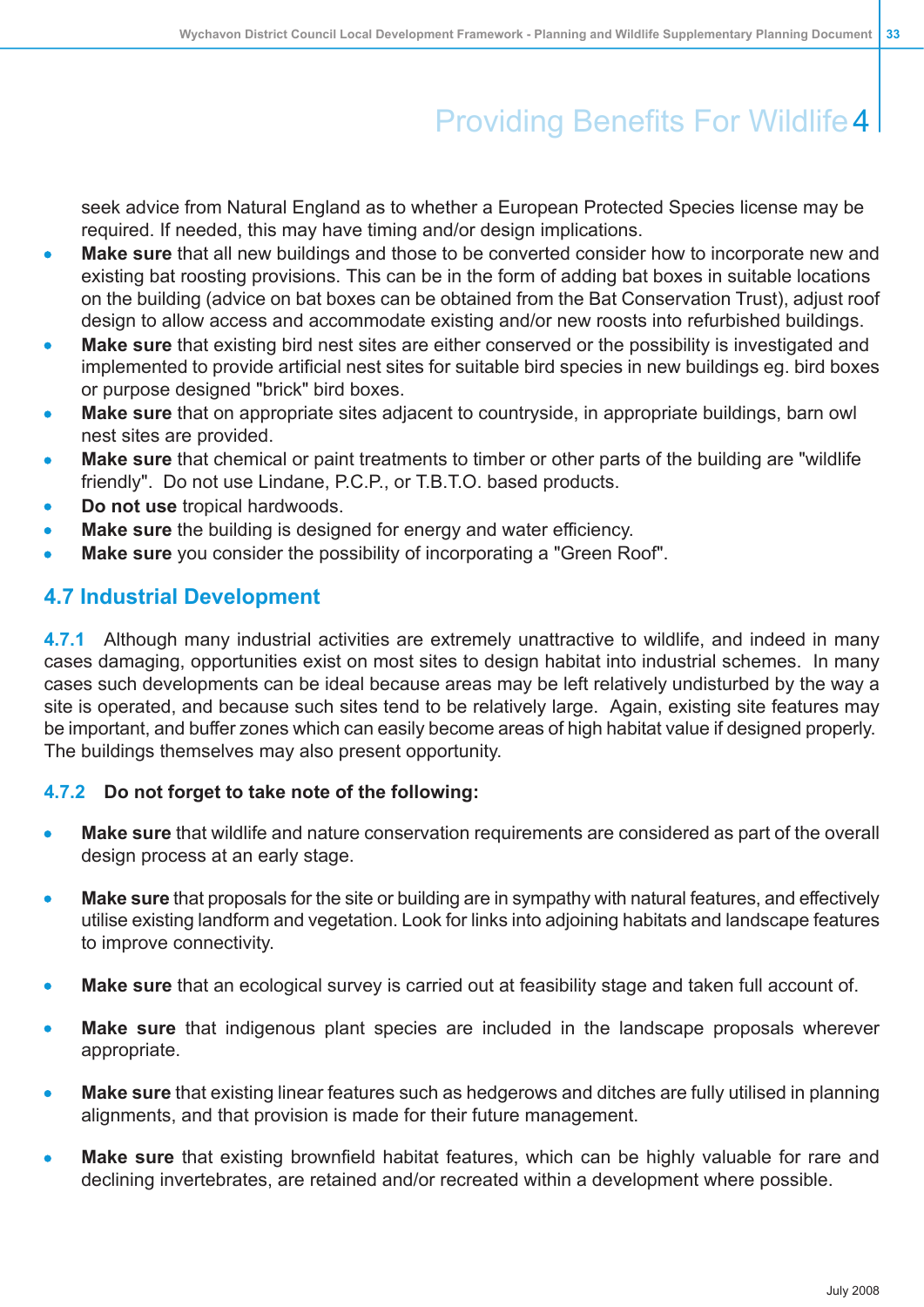- **Make sure** that road design incorporates traffic calming measures wherever possible.
- **Make sure** that lighting design does not prejudice commuting, foraging and roosting habitats for bats and other nocturnal animals, such as otters and night-flying birds, for example.
- **Investigate** how site development may allow for parts of the site to accommodate temporary use for appropriate habitats, e.g. meadowland on future expansion areas or nutrient poor subsoil.
- **Make sure** that Sustainable Drainage Systems are incorporated wherever possible.
- <span id="page-33-0"></span>**Educate personnel** in environmental matters and site features for habitat.

### **4.8 Sustainable Drainage Systems**

**4.8.1** Sustainable Drainage Systems (SuDS) are an alternative means of ensuring that new drainage systems take into account long-term environmental and social factors. Many existing traditional systems can cause problems of flooding, pollution or damage to the environment and are not proving to be sustainable. A further advantage of SuDS schemes is that they can serve a dual purpose by creating wetland habitats and providing a corridor for wildlife to move across the often impenetrable urban landscape.

**4.8.2** Cost-effective techniques which could even be fitted to existing developments can provide the following benefits:

- Manage runoff flow rates, reducing the impact of urbanisation on flooding;  $\bullet$
- Protect or enhance water quality;
- Are sympathetic to the environmental setting and the needs of the local community;
- Provide a habitat for wildlife;
- Encourage natural groundwater recharge (where appropriate);
- Enhance the landscape and amenity value of the development site and its surroundings.
- **4.8.3** They do this by:
- Dealing with runoff close to where the rain falls by increasing the amount of water allowed to infiltrate the ground;
- Managing potential pollution at its source now and in the future;
- Protecting water resources from point pollution (such as accidental spills) and diffuse sources by moderating flows and filtering run-offs.

#### **4.8.4 Do not forget to take note of the following:**

- **Make sure** you consider incorporating SuDS into every development.
- **Consider** "retro-fitting" SuDS features to existing developments. They can be used on a wide range of developments and are not limited to large-scale developments.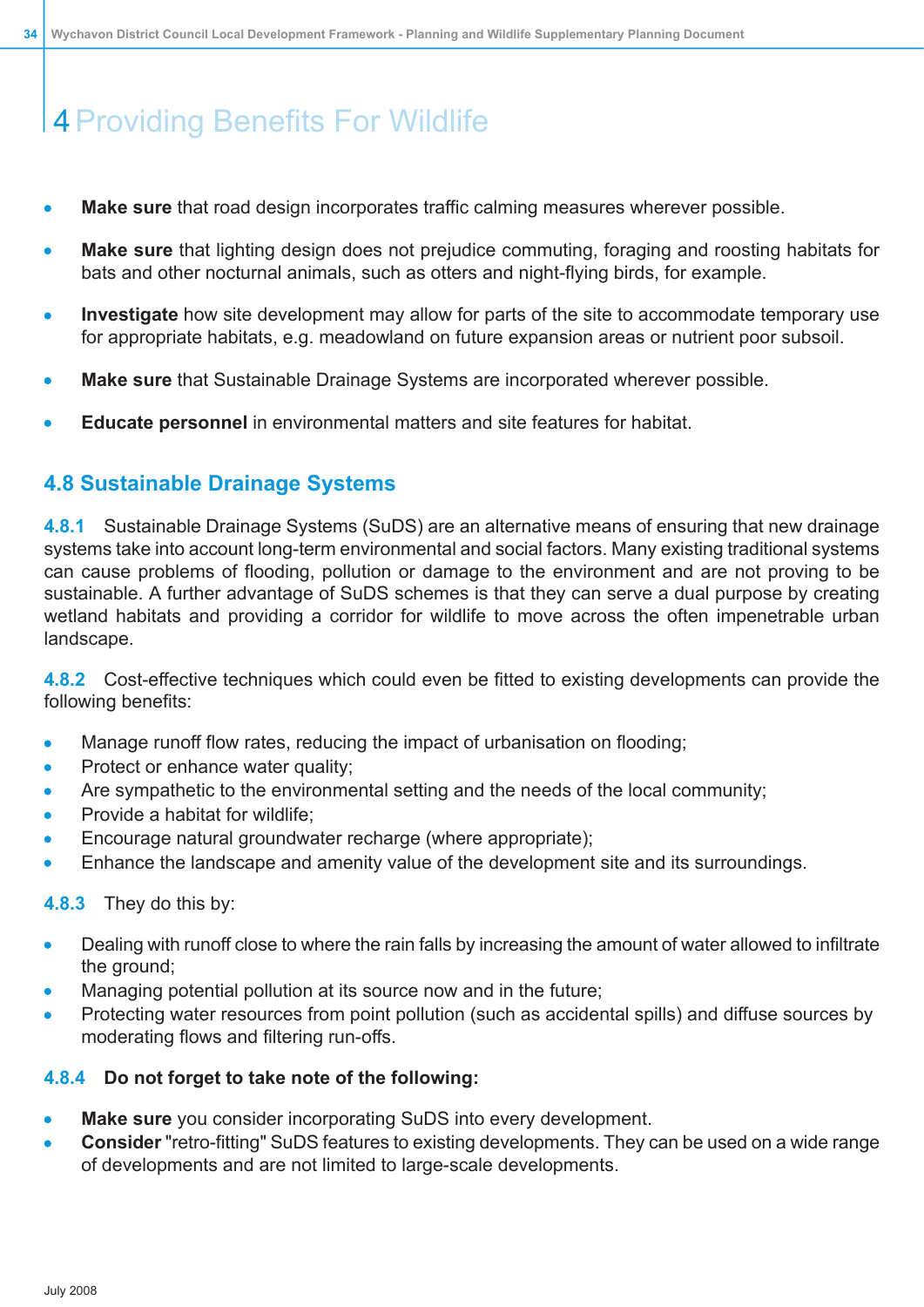- **Make sure** they are part of the evaluation and design process from the very beginning to ensure that surface water can be appropriately managed on site and that enough space is available for them within the development layout.
- **Make sure** SuDS are submitted as part of a planning application.
- **Make sure** existing natural features such as ditches and ponds are taken account of and incorporated into the scheme where appropriate.
- **Make sure** a species and habitat survey has been carried out to inform the scheme where appropriate.
- **Make sure** future maintenance, management and adoption is part of the design considerations.
- **Make sure** the techniques used are based on a careful study of local conditions.
- <span id="page-34-0"></span>**Consider** incorporating features such as ponds and lakes; a reduction of the amount of hard surfaces and replacing them with permeable pavements; filter strips, swales and basins as part of the landscape design; "Green Roofs" and better rainwater use; infiltration and filter drains etc.

### **4.9 Green Roofs**

**4.9.1** At a time when increasing pressure on land for housing often means a decreasing amount of space available for gardens, opportunities for additional green space by creating "Green Roofs" should be grasped wherever possible. Many open habitats such as those created by green roofs are often in danger of becoming overgrown in nature or are found on brownfield sites due to be developed.

**4.9.2** Green roofs provide many benefits, such as reducing water run-off (see also 4.8, "Sustainable Drainage Systems"), providing natural insulation and noise reduction, protecting roofs from the elements and biodiversity gains through providing additional habitat for rare and/or protected species and creating potential links for the movement and dispersal of wildlife, especially important in areas which are otherwise lacking in wildlife habitats.

**4.9.3** There are three basic types of "Green Roofs": extensive, semi-extensive (also known as semi-intensive) and intensive. The varying factors are the amount and kind of maintenance required, the depth of soil and the type of plants the roof will support.

**4.9.4** Many existing roof structures are suitable to be retrofitted, especially with the light weight of an extensive green roof. Whilst flat roofs are best suited, others, apart from those with very steep slopes, could be adapted to allow them to become "green". Garages, sheds, extensions, outhouses and even balconies can all be adapted to take a "Green Roof". New buildings, whether large or small, can be designed to bear the appropriate load for the intended use and type of green roof.

#### **4.9.5 Do not forget to take note of the following:**

- **Consider** the possibility of incorporating green roofs on all developments. This may involve new or retrofitted green roofs.
- **Make sure** you obtain the necessary background data (e.g. from the Worcestershire Biological Records Centre) to inform your design.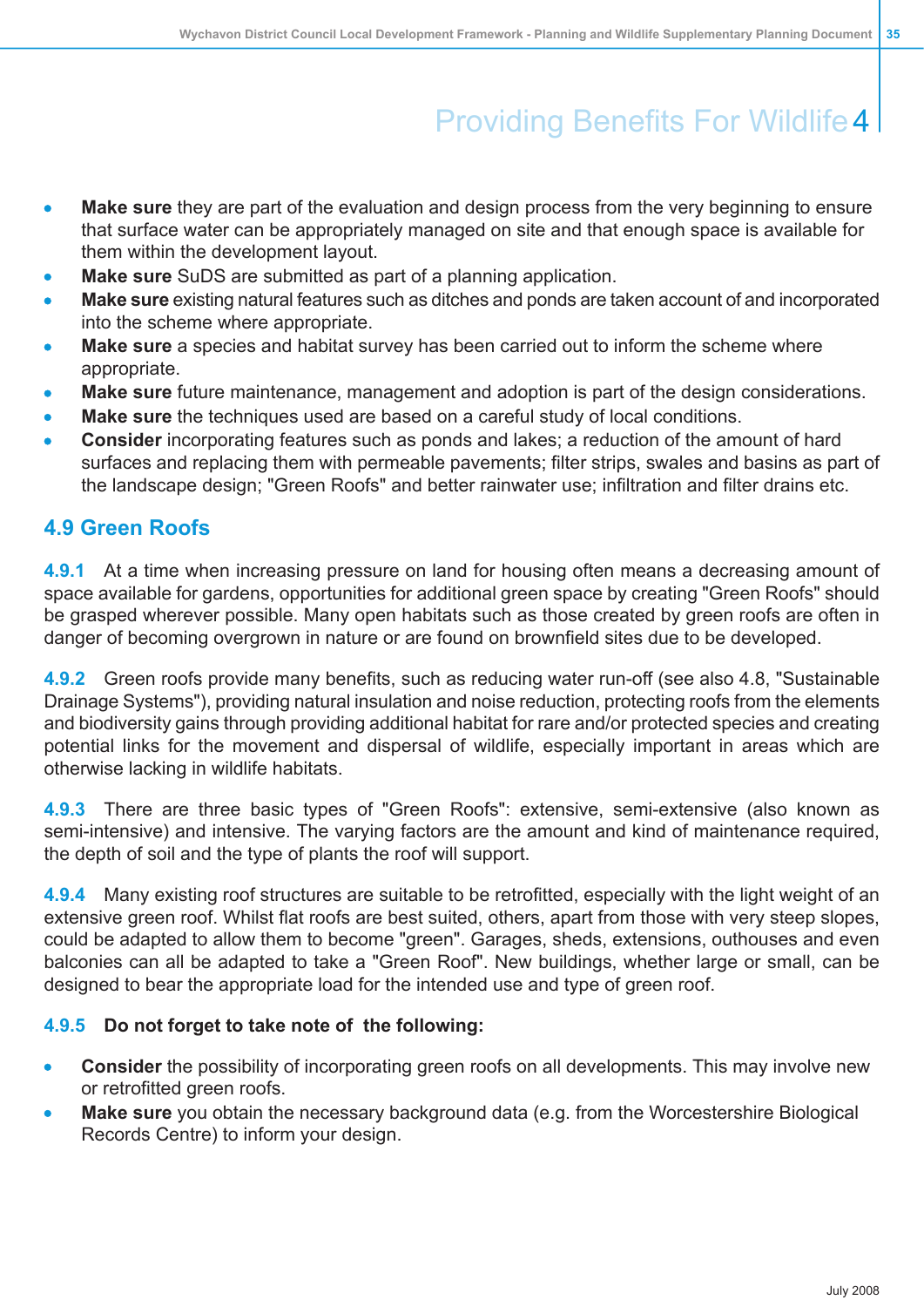- **Make sure** you decide on the main reason and purpose of the green roof (e.g. biodiversity in general, support of a particular habitat or species, runoff attenuation etc.) and the potential for future management before designing the type and style of the roof.
- **Make sure** you consult with, for example, the Worcestershire Wildlife Trust, Butterfly Conservation and the Council's natural heritage officer during the design process.
- **Make sure** the structure of the building is sound and can take the load (assess the possibility of some structural strengthening) and that the existing waterproofing is sound and does not leak (assess the possibility of renewing the roofing layer) when retrofitting a green roof.
- **Investigate** which local or regional habitats could be recreated on the roof and which species might benefit.
- **Consider** the most appropriate and locally easily available soils and aggregates. The use of local substrates will help to replicate the conditions at ground level.
- **Make sure** you find out which plant species would be most likely to flourish in the conditions to be created.
- **Make sure** you use a native seed mix or plug plants of local provenance together with sedum species.
- **Make sure** you try to increase biodiversity on the roof by creating a range of micro habitats by including areas of shingle, gravel and stones which will stay bare, provide areas where deeper soil levels may be possible to allow taller vegetation to grow and by placing dry rotting logs on the roof.

**4.9.6** For further information on "Green Roofs" and how to construct one, contact Natural England and/or <http://www.livingroofs.org.uk>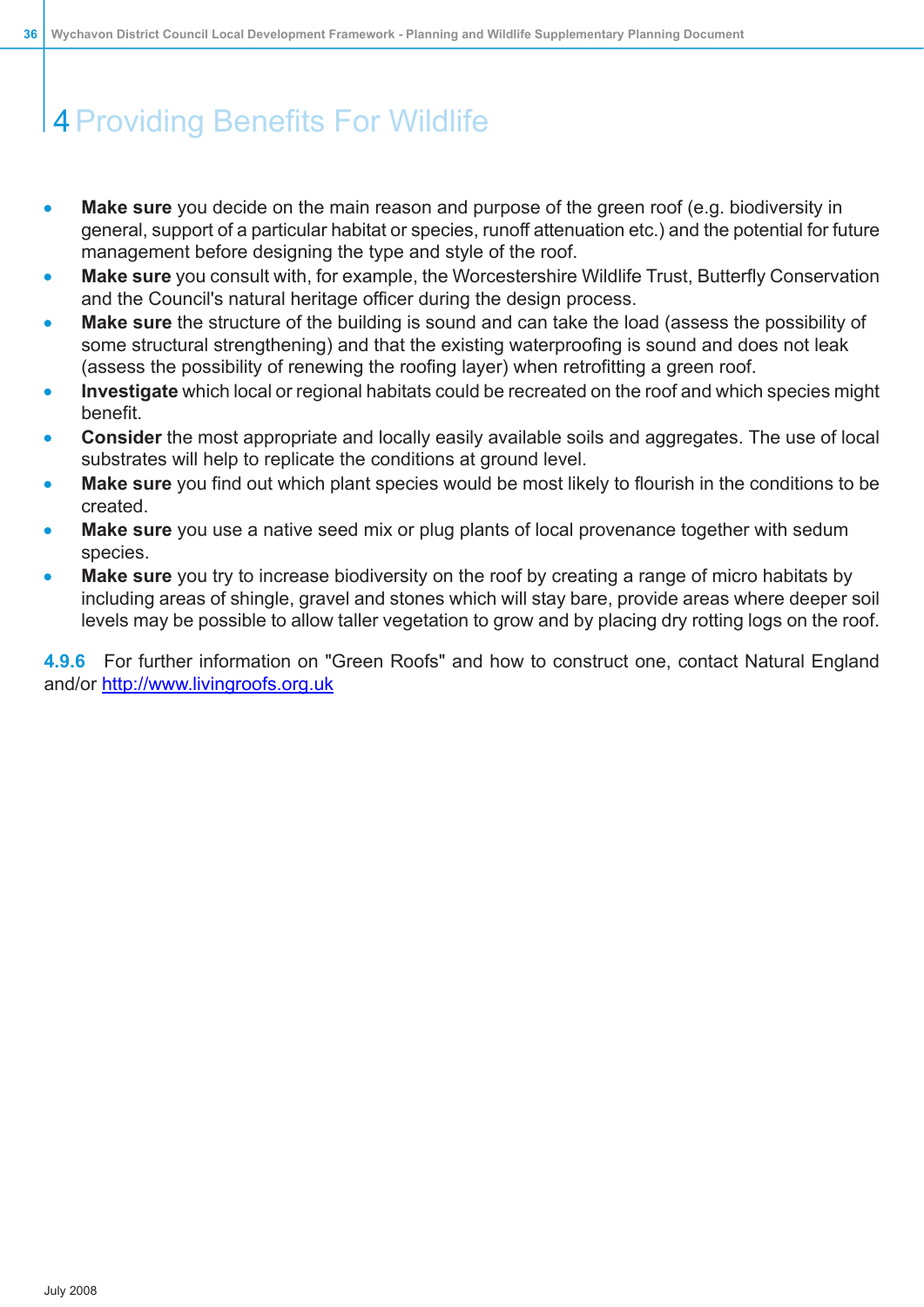### <span id="page-36-0"></span>**For any queries regarding biodiversity and planning proposals:**

Wychavon District Council Planning Services

Heritage Section Civic Centre Queen Elizabeth Drive **PERSHORE** WR10 1PT

Contact: Susanne Hiscock, Tel: 01386 565180 Landscape and Natural Heritage Officer

E-mail: [susanne.hiscock@wychavon.gov.uk](mailto:susanne.hiscock@wychavon.gov.uk)

### **For general local wildlife information:**

Worcestershire Wildlife Trust Lower Smite Farm Smite Hill **Hindlip WORCESTER** 

Tel. 01905 754919

Website: <http://www.worcswildlifetrust.co.uk>

#### **For policy and legislation, protected species, SSSI's or National Nature Reserve advice:**

Natural England Block B Government Buildings Whittington Road **Worcester** WR5 2LQ

Tel.: 01905 763355

Website: <http://www.naturalengland.org.uk>

#### **For background data on local fauna, flora and sites:**

Worcestershire Biological Records Centre Lower Smite Farm **Hindlip WORCESTER** Wr3 8SZ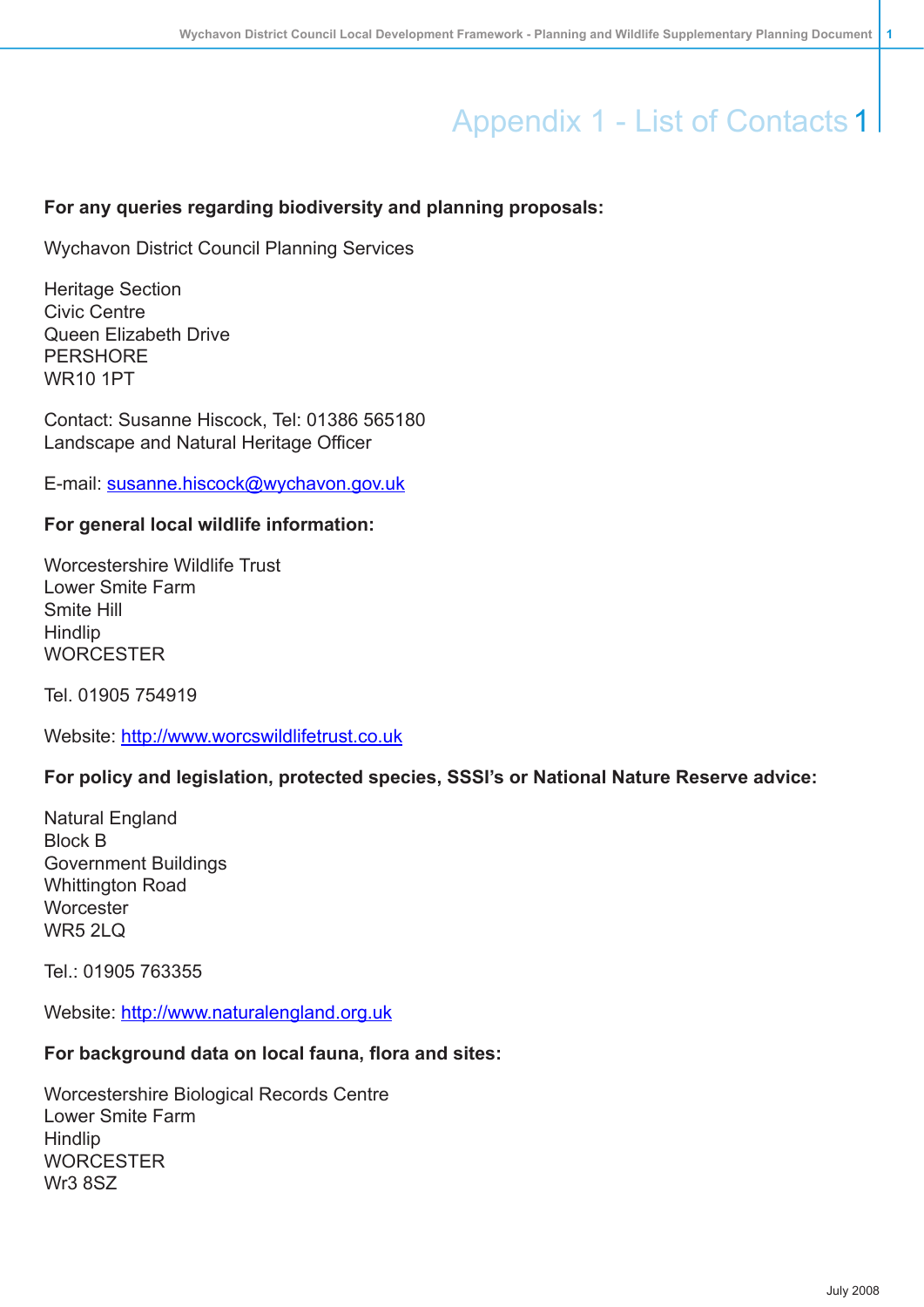#### Tel. 01905 759759

Website:[http://www.wbrc.org.uk](http://www.naturalengland.org.uk)

#### **For information or advice relating to badgers:**

Badger Trust 2B Inworth Street London SW11 3EP

Tel. 020 7228 6444

Website: <http://www.nfbg.org.uk>

Email. enquiries@badgertrust.org.uk

#### **For information on buildings and nesting boxes for owls:**

The Hawk and Owl Trust P.O. Box 100 **Taunton** TA4 2WX

Tel. 0870 990 3889

Website: <http://www.hawkandowl.org>

#### **For pond design and management advice:**

Pond Conservation School of Life Sciences Oxford Brookes University Gipsy Lane, Headington **Oxford** OX3 0BP,

Tel. 01865 483249

Website: [http://www.pondconservation.org.uk](http://www.pondstrust.org.uk)

Email: info@pondconservation.org.uk

#### **For advice on bird habitats, bird protection and conservation and bird boxes:**

The RSPB The Lodge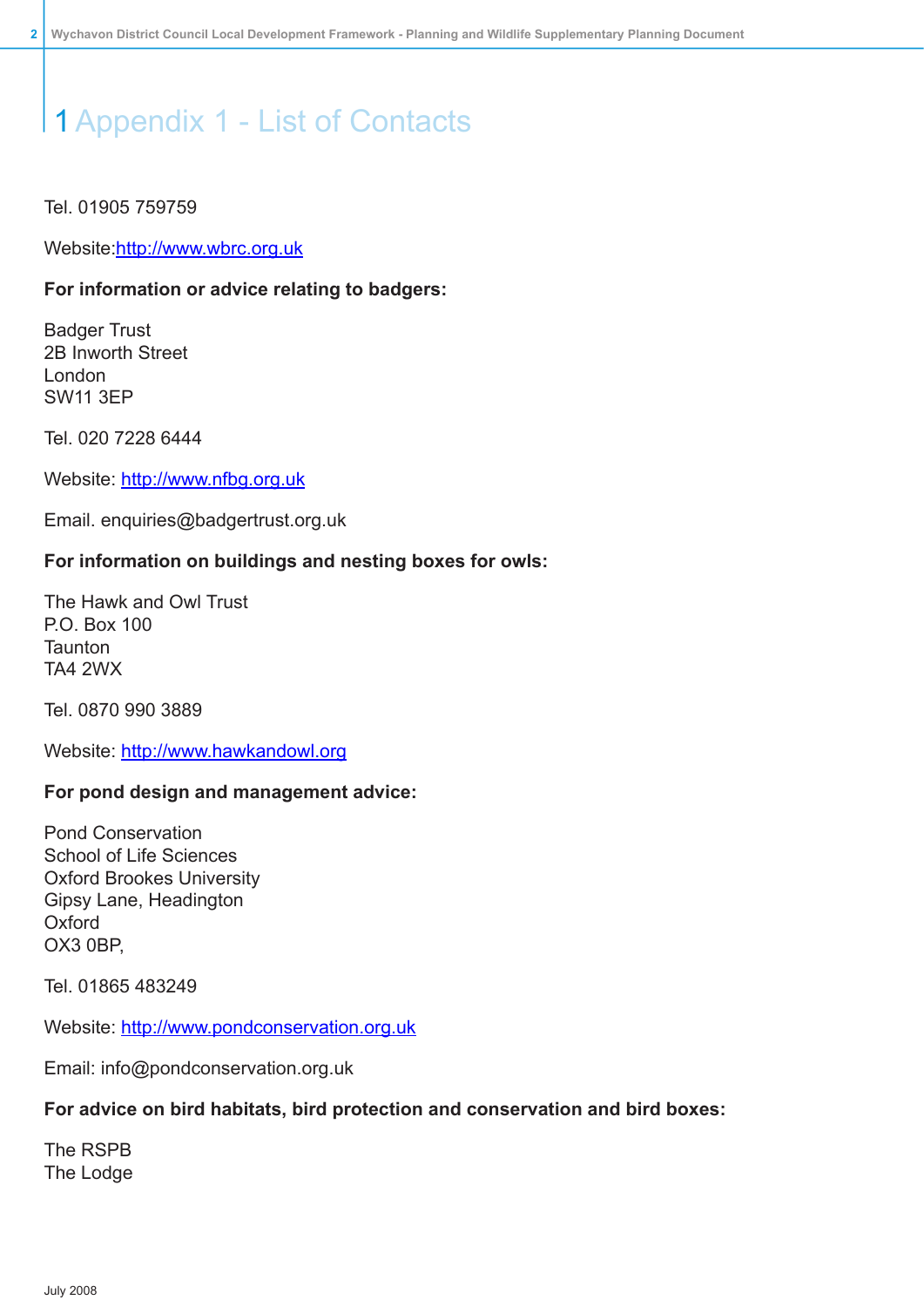Sandy Bedfordshire SG19 2DL United Kingdom

Tel: 01767 680551

Website: <http://www.rspb.org.uk/>

#### **For advice on bat protection and bat boxes:**

The Bat Conservation Trust Unit 2, 15 Cloisters House 8 Battersea Park Road London SW8 4BG

Tel: 020 7627 2629

Fax: 020 7627 2628

Website: <http://www.bats.org.uk>

#### **For more information on survey, habitat management and creation for butterflies and moths:**

Butterfly Conservation Manor Yard East Lulworth Wareham BH20 5QP

Tel: 01929 400209

Email: [info@butterfly-conservation.org](http://www.naturalengland.org.uk)

Website: [http://www.butterfly-conservation.org](http://www.naturalengland.org.uk)

### **For more information on amphibians and reptiles:**

**Froglife** Swan Court Cygnet Park, Hampton **Peterborough** PE7 8GX

Tel: 01733 558960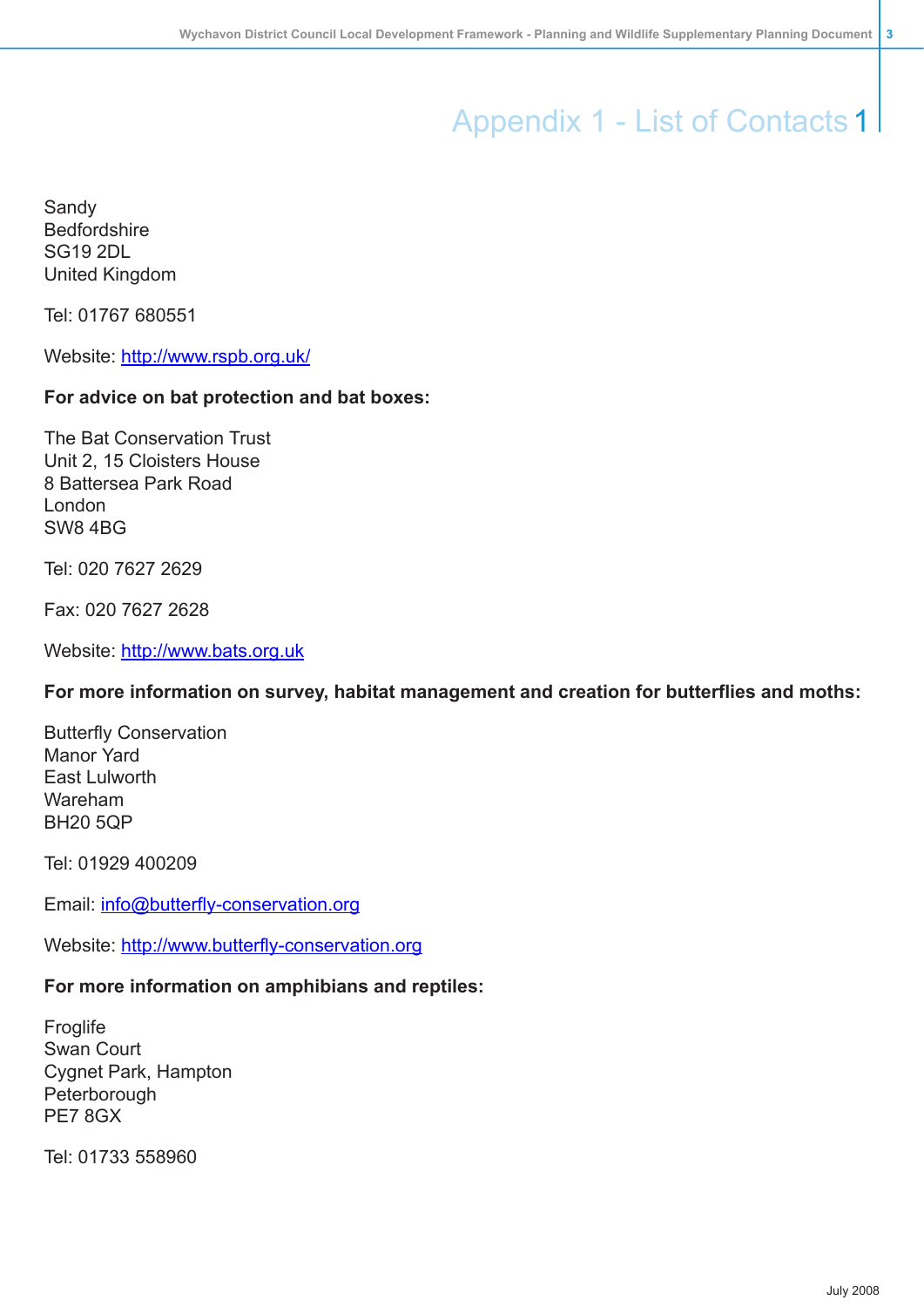#### Website: <http://www.froglife.org>

**For information on wider countryside access, advice on landscape and nature conservation management and grant funding to communities and land managers:**

Countryside Service Worcestershire County Council County Hall Spetchley Road **Worcester** WR5 2NP

Tel: 01929 768214

Website: [http://www.worcestershire.whub.org.uk/home/wccindex/wcc-countryside](http://www.naturalengland.org.uk)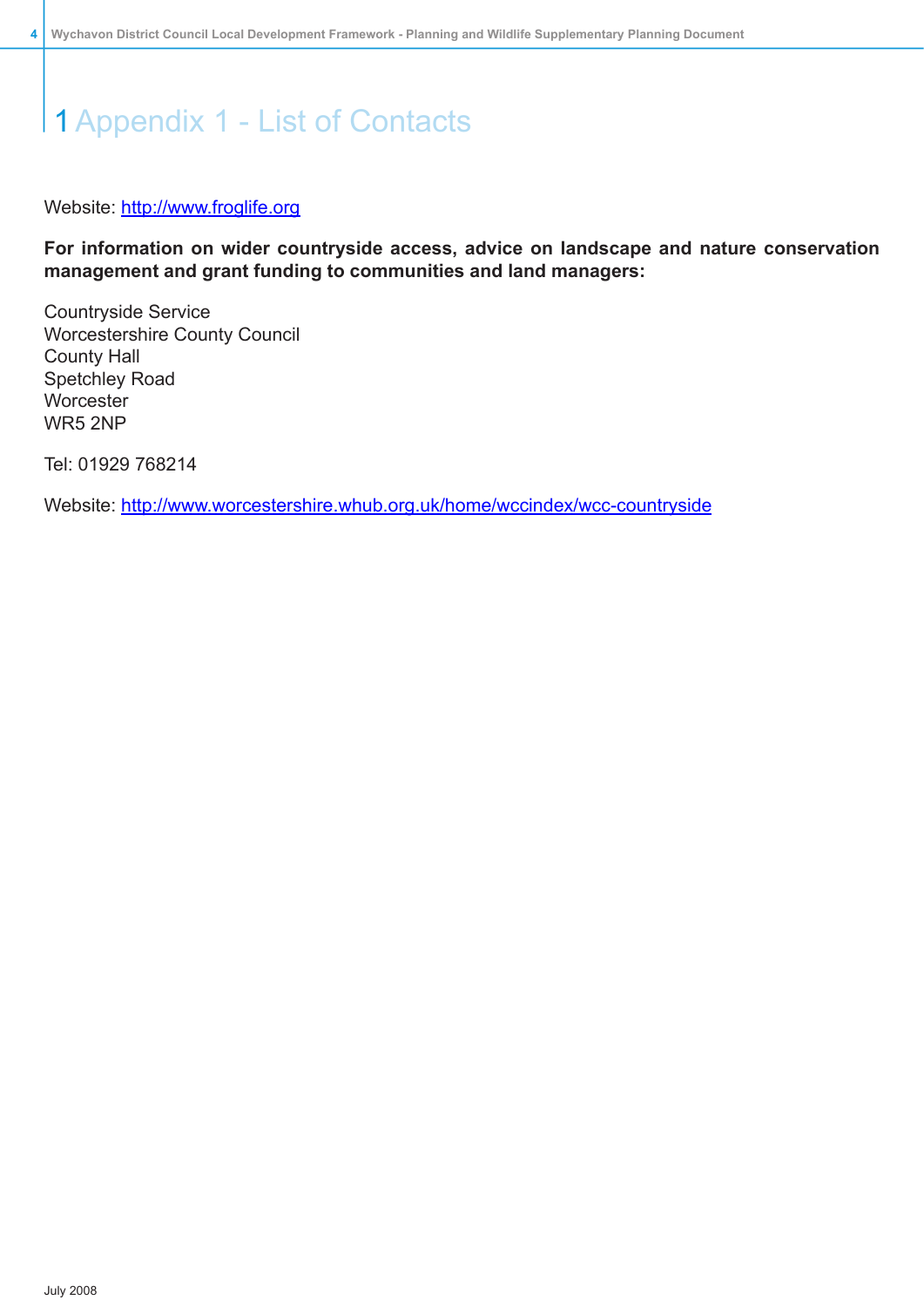# Appendix 2 - Glossary 2

<span id="page-40-0"></span>**Glossary** (based on "Developing Naturally" by Michael Oxford)

**Avoidance** Measures taken to avoid adverse impacts, such as locating the main development and its working areas and access routes away from areas of high ecological interest, fencing off sensitive areas during the construction period, or timing works to avoid sensitive periods. Also includes alternatives and "do nothing" options.

**Biodiversity** Biodiversity encompasses the whole variety of life on Earth. It includes all species of plants and animals, but also their genetic variation, and the complex ecosystems of which they are part. It is not restricted to rare or threatened species but includes the whole of the natural world from the commonplace to the critically endangered.

**Compensation** Measures taken to offset/compensate for residual adverse effects which cannot be entirely mitigated. These usually take the form of replacing (or at least trying to) what will be lost, e.g. the relocation of important grassland habitats from the development site to another area identified as suitable or the creation of new habitats.

**Connectivity** A measure of how connected or spatially continuous a corridor or network is. (The fewer the gaps the higher the connectivity), allowing, for example, an animal to move through different types of landscape elements.

**Conservation** A series of measures required to maintain or restore natural habitats and populations of species of wild fauna and flora (Article 1 of the Habitats Directive).

**Direct Impact** An outcome that is directly attributable to a defined action.

**Disturbance** Disruption of normal processes or behaviour.

**Enhancement** A genuine attempt to increase the value and importance of biodiversity interest. Usually applied to areas where there is already some existing interest that can be improved e.g. through improved management, with the result that there is new benefit to biodiversity.

**Fragmentation** The breaking up of a habitat, ecosystem or land-use type into smaller parcels.

**Habitat** A place in which a particular plant or animal lives.

**Indigenous Species** A species (animal or plant) which is native to a particular region.

**Indirect Impact** They are often (but not necessarily) time-delayed or at some distance from their source.

**Local Provenance** Here used to describe planting material of native origin that is destined for use in the same local area as it was collected.

**Mitigation** Measures taken to reduce impacts, e.g. modifications or additions to the design of the development, such as the creation of reed bed silt traps to prevent polluted water running directly into ecologically important watercourses.